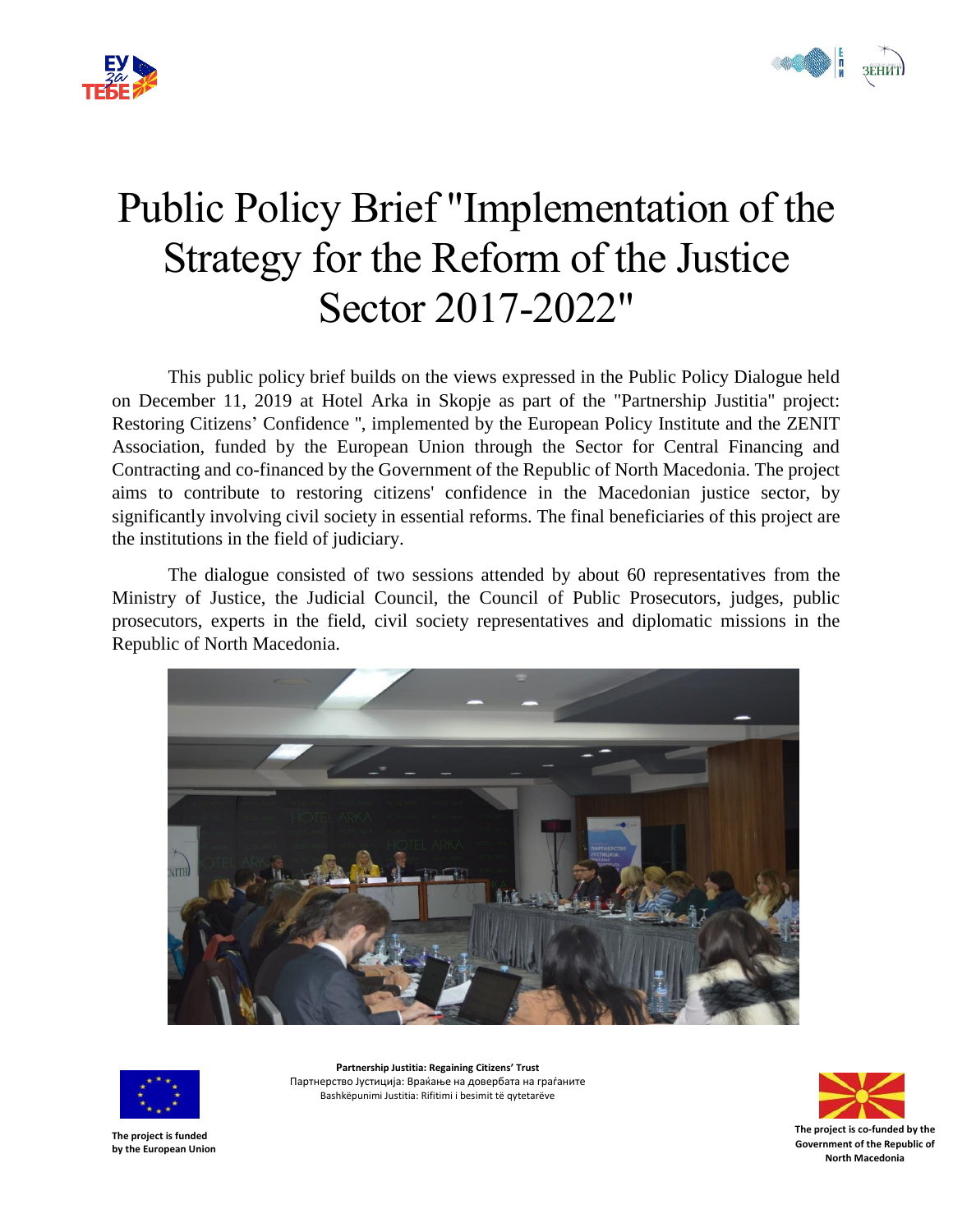



# **Content**

This document was developed with the financial support of the European Union and the Government of the Republic of North Macedonia. The contents of this document are the sole responsibility of the authors and can in no way be taken to represent the views of the European Union or the Government of the Republic of North Macedonia.



**Partnership Justitia: Regaining Citizens' Trust** Партнерство Јустиција: Враќање на довербата на граѓаните Bashkëpunimi Justitia: Rifitimi i besimit të qytetarëve

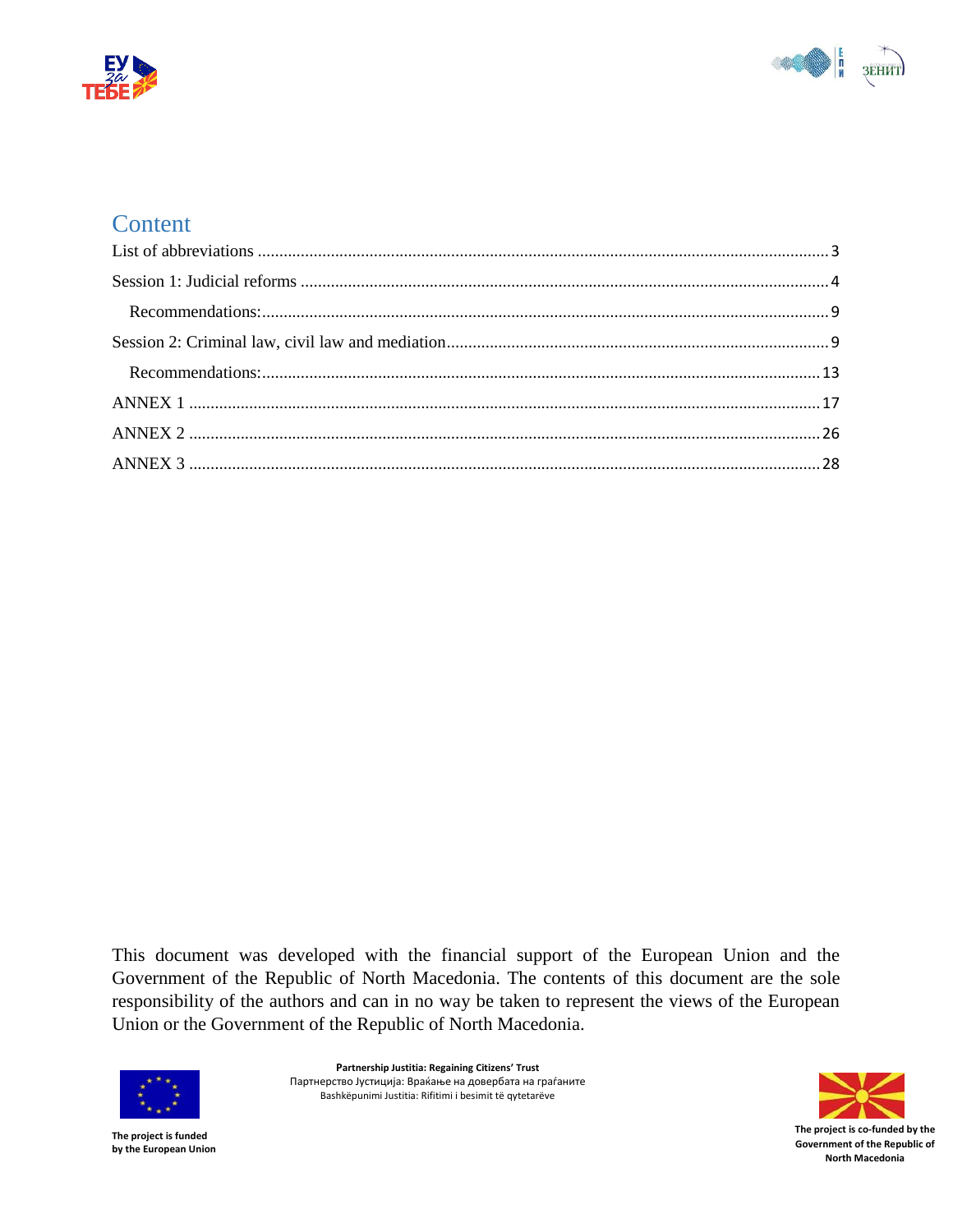



#### <span id="page-2-0"></span>List of abbreviations

CEPEJ - European Commission for the Efficiency of Justice

EU- European Union

BPP - Basic Public Prosecution

RNM - Republic of North Macedonia

SIA - Sector for Internal Affairs

SPO - Special Public Prosecutor's Office; Public Prosecutor's Office for the prosecution of crimes

Strategy - Judicial Reform Strategy 2017 - 2022 with Action Plan

SWC - Social Works Centre



**Partnership Justitia: Regaining Citizens' Trust** Партнерство Јустиција: Враќање на довербата на граѓаните Bashkëpunimi Justitia: Rifitimi i besimit të qytetarëve

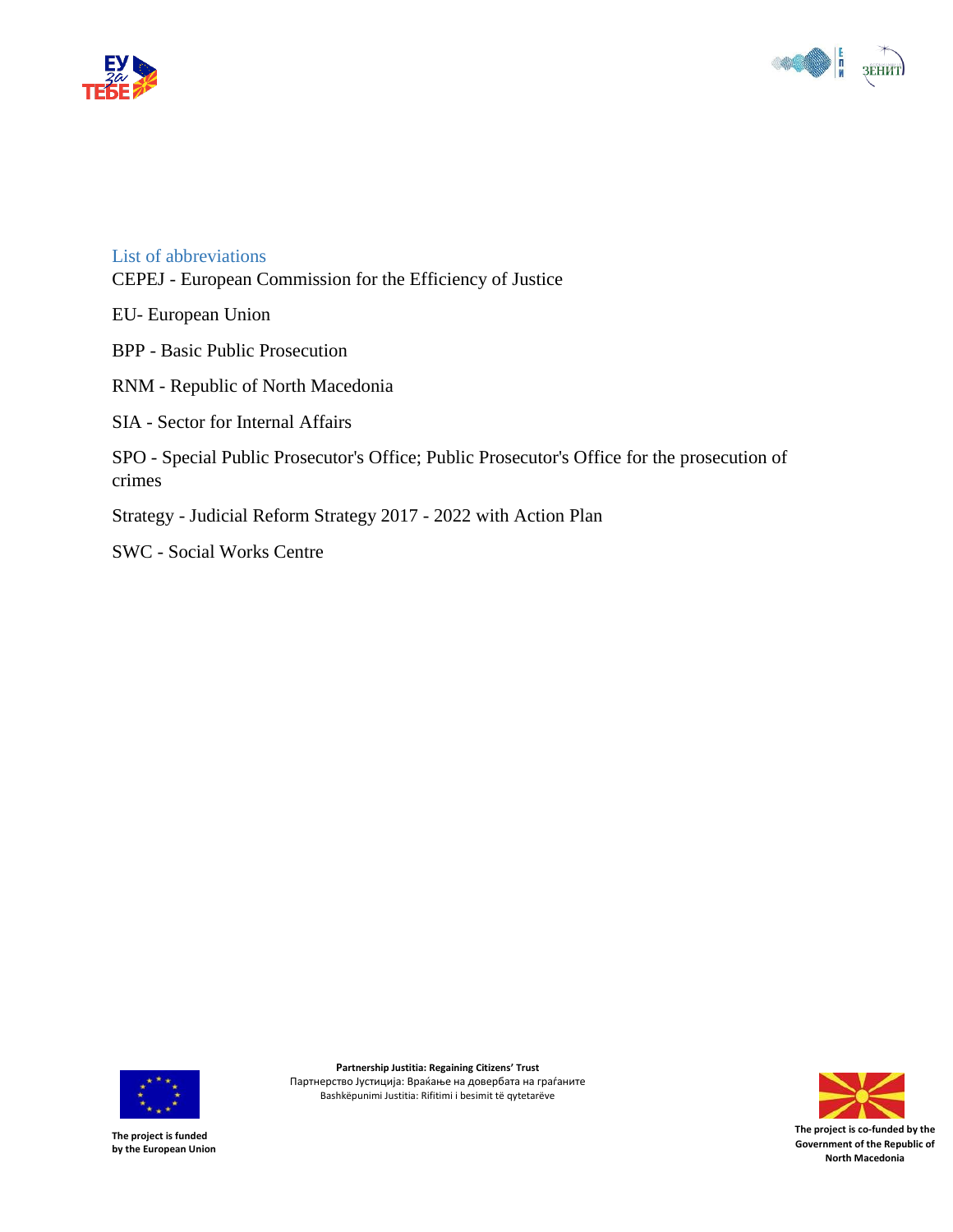



#### <span id="page-3-0"></span>Session 1: Judicial reforms

The first session was dedicated to judicial reforms, attended by the Minister of Justice Renata Deskoska; the President of the Judicial Council, Kiro Zdravev, and the President of the Council of Public Prosecutors, Aco Kolevski. The conference was opened by Ardita Abazi Imeri, Program Coordinator of the European Policy Institute and Deputy Director of the European Policy Institute.

Dr. Abazi Imeri, in the beginning welcomed the participants and highlighted the key outcomes of the "Partnership Justitia: Restoring citizens' confidence" project, implemented by the Institute for European Policy with the Association ZENIT. She pointed out that today's event was designed as a policy dialogue, to identify freely challenges and offer appropriate solutions and recommendations for reforms in the judicial sector and improving the quality of justice. Reforms in the judicial sector are of paramount importance in strengthening the system and thus in restoring citizens' confidence in the judiciary, which has declined in recent years.

The Minister of Justice prof. Dr. Renata Deskoska presented all the reforms that have been conducted in the justice sector in 2017. Reforms in the judiciary are visible, especially in light of the position our country used to hold in this area. Key reforms started with the adoption of the Strategy for Reforms in the Judiciary Sector 2017 - 2022 with an Action Plan (The Strategy). The Strategy was initially too ambitious in terms of the deadlines it envisaged for certain reforms and certain deadline solutions for the implementation of the Strategy. In this regard, the Action Plan was amended in order to give the right timeframe and space for a comprehensive debate on certain solutions that are proposed and implemented, since good part of the laws adopted in the field of justice are laws that require a two-third majority and are systemic ones requiring a consultation process in order to select the best solutions. Moreover, judicial reforms are complex because they require a great deal of commitment and action from all three powers in the state, the policy-making executive, the legislature and the judiciary that need to implement these laws accordingly.<sup>1</sup>

The largest reform efforts in the judiciary have taken place over the past two vears.  $2^{\circ}$ 

To this end, the Law on Courts was adopted in an inclusive drafting effort and was approved by the Venice Commission. <sup>3</sup>

A completely new Law on the Judicial Council was adopted.<sup>4</sup> The new Law on the Judicial Council<sup>5</sup> improved the accountability and transparency of the Judicial Council. A major

<sup>5</sup>Kiro Zdravev, President of the Judicial Council of the RNM



 $\overline{\phantom{a}}$ 

**Partnership Justitia: Regaining Citizens' Trust** Партнерство Јустиција: Враќање на довербата на граѓаните Bashkëpunimi Justitia: Rifitimi i besimit të qytetarëve



<sup>1</sup> Prof. Dr. Renata Deskoska, Minister of Justice

<sup>2</sup> Prof. Dr. Renata Deskoska, Minister of Justice

<sup>3</sup> Prof. Dr. Renata Deskoska, Minister of Justice

<sup>4</sup> Prof. Dr. Renata Deskoska, Minister of Justice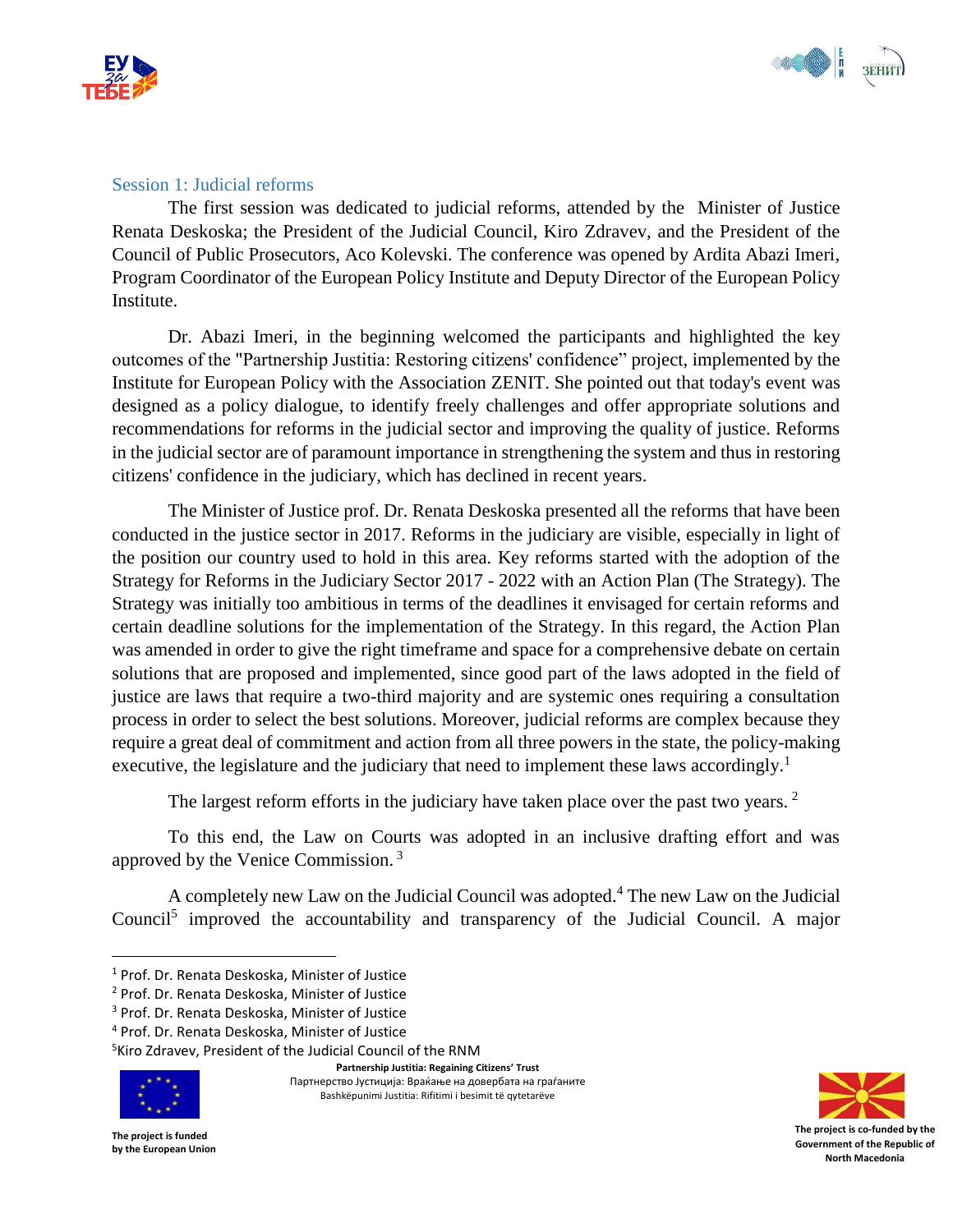



breakthrough was made by making the Judicial Council's debate public now, and the public in the Judicial Council's sessions can only be excluded if certain legal assumptions are met, such as when it comes to protecting the person and the integrity of the judge himself, but in such a case, the President of the Judicial Council must give justified reasons for the exclusion of the public. In addition, in the election of judges, each member of the Council for the Judiciary is required to publicly defend his or her decision as to why he / she has voted for a particular judge and provide justified reasons for doing so.<sup>6</sup>

There are disagreements by the judiciary over the Council's own organizational set-up and discrimination regarding the election of a member of the Council from among the judges and those members elected by the Parliament.<sup>7</sup> Regarding the organizational set-up, the judicial professionals had some observations on the legal provision stipulating that the President of the Judicial Council is elected from among the members elected by the Assembly of the Republic of North Macedonia, saying that the Judicial Council is required to provide and guarantee the independence of the judiciary, as set forth in the Constitution and laws of the Republic of North Macedonia. They think that the current way of electing the president of the Council tends to subtly open the door to politics in the Judicial Council. There is also discrimination regarding the re-election of members of the Judicial Council. The members of the Judicial Council from among the judges do not have the right to be re-elected, ie they have to spend six years after the end of their mandate to be re-elected, while the members of the Judicial Council from among the members elected by the Assembly may be re-elected twice successively as members of the Judicial Council.<sup>8</sup>

In terms of the implementation, the Council for the Judiciary faces "legal obstructions" by the legislature. The term of office of two representatives of the Judicial Council expired three months ago, but the election procedure by the Assembly has not yet been completed. The term of office of one more member of the Judicial Council has expired, and in early 2020 the term of another member of the Judicial Council will expire. Due to the lack of a quorum, the Judicial Council will not be able to carry out its core responsibilities, ie to elect and dismiss judges. In this regard, the Assembly needs to elect two members of the Judicial Council as soon as possible.<sup>9</sup>

Although the provision of the Law on the Judicial Council<sup>10</sup> which made it possible to extend the right of access to the Judicial Council and for every citizen to be able to file a petition against a judge, the involvement of the Judicial Council in this segment of its jurisdiction is

 $\overline{\phantom{a}}$ 

 $10$  Ibid.



**Partnership Justitia: Regaining Citizens' Trust** Партнерство Јустиција: Враќање на довербата на граѓаните Bashkëpunimi Justitia: Rifitimi i besimit të qytetarëve



<sup>&</sup>lt;sup>6</sup>Kiro Zdravev, President of the Judicial Council of the RNM <sup>7</sup>Kiro Zdravev, President of the Judicial Council of the RNM

<sup>8</sup> Ibid.

<sup>&</sup>lt;sup>9</sup> Ibid.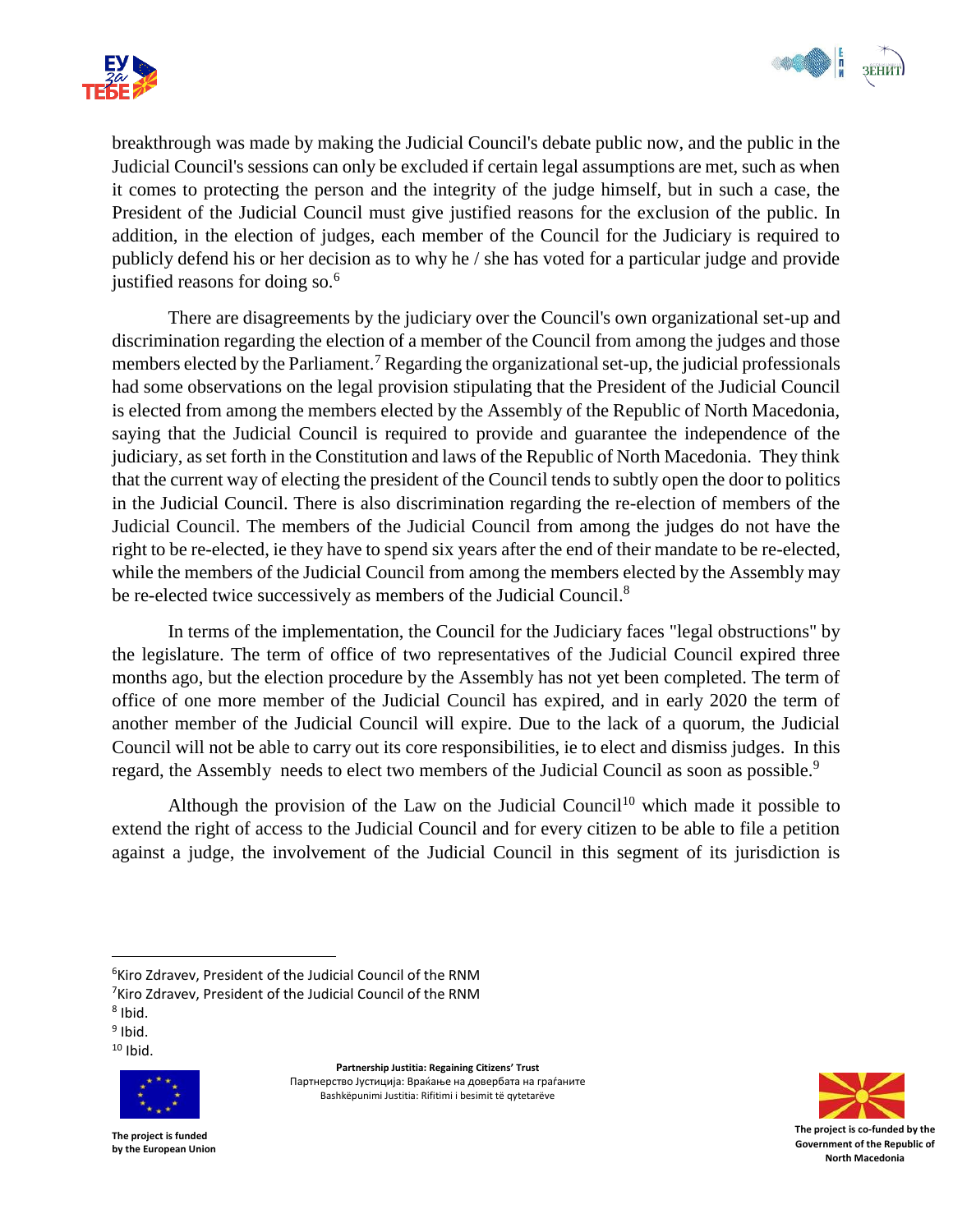



immense and there is a danger that in some way the other competences provided by the Law on the Judicial Council cannot be fulfilled. $11$ 

In order to consistently implement the new Law on the Judicial Council, the Judicial Council started implementing several projects. Within the framework of the project "Assistance to Judiciary reforms in the Republic of North Macedonia", in the framework of the EU IPA Program, the Judicial Council is drafting the Rules of Procedure and other bylaws provided by the Law on Judicial Council, including the Regulation on ranking of candidates for the election of judges in the courts of first instance. Under the old law the ranking list was determined by the Academy for Judges and Public Prosecutors.<sup>12</sup> The number of judges should increase.<sup>13</sup>The capacity of the Academy for Judges and Prosecutors to recruit new candidates for initial training also needs to increase

The project for developing a methodology with indicators on the complexity of the cases and a special Regulation on the evaluation or grading of the judges is also being implemented. This methodology is of great importance, both in terms of determining the decision that will establish the average number of cases that judges need to handle monthly, as well as further activities of the Judicial Council in terms of reviewing the regulations on the systematization of jobs, ie of the required number of judges and court clerks. This regulation is of particular importance for the evaluation of the courts and judges, who will be evaluated based on fair and objective criteria, taking into account the complexity of the cases.<sup>14</sup> The new Law on Judicial Council stipulates<sup>15</sup> that the evaluations will be done by the judges, while the Judicial Council will only summarize the results.<sup>16</sup> Therefore, all judges and courts throughout the country should give their contribution to the development of this Regulation on the evaluation of judges.<sup>17</sup>

The new Law on Administrative Disputes, which will apply from May 2020, provides for more obligations for the Administrative Judiciary. Administrative Court will be levelled with other courts with a public hearing. <sup>18</sup> However, it is necessary to staff and provide adequate premises

 $\overline{\phantom{a}}$ 

<sup>18</sup> Prof. Dr. Renata Deskoska, Minister of Justice



**Partnership Justitia: Regaining Citizens' Trust** Партнерство Јустиција: Враќање на довербата на граѓаните Bashkëpunimi Justitia: Rifitimi i besimit të qytetarëve



<sup>&</sup>lt;sup>11</sup> The President of the Judicial Council indicated that in 2017, petitions were filed to the Judicial Council to establish accountability against 17 judges; In 2018, against 10 judges, in 2019, until December 11, against 65 judges.

 $12$  Ibid.

<sup>&</sup>lt;sup>13</sup> There are currently 506 judges in the Republic of North Macedonia, and according to the systematization there should be 639 judges.

<sup>14</sup>Kiro Zdravev, President of the Judicial Council

<sup>15</sup> Pursuant to section 81, paragraph 3 of the Code of Judicial Council, it is envisaged that committees composed of five members of the state appellate courts, that is, the higher court, shall meet the qualifying criteria for evaluating the work of a judge.

<sup>16</sup>Kiro Zdravev, President of the Judicial Council

<sup>17</sup> Olja Ristova, Judge, and Kiro Zdravev, President of the Judicial Council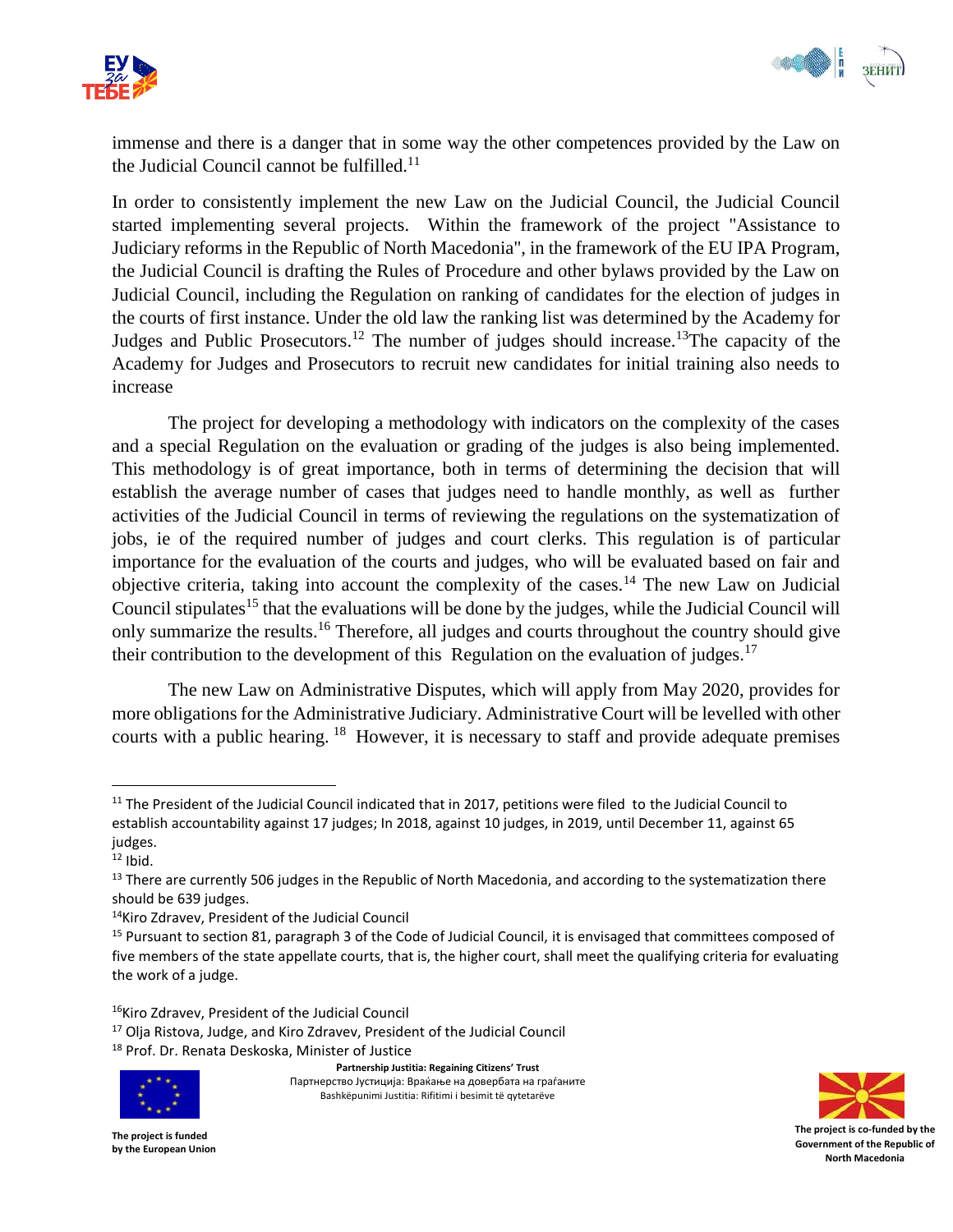



for the Administrative Judiciary, especially in view of the new legal provisions. <sup>19</sup> A procedure is underway to provide a new building for the Administrative Court. <sup>20</sup>

A new Misdemeanor  $Law^{21}$  was adopted and other laws are currently being harmonized with this law. Changes have been made regarding the enforcement that are expected to provide social justice, while notaries have abolished court fees for certain proceedings. The Ministry of Justice has drafted a new law on the Academy for Judges and Public Prosecutors, which is currently in Parliamentary procedure, but the law has been blocked by the opposition with over nine hundred amendments. A new Law on Free Legal Aid was also adopted, which expands the scope of persons who may seek free legal aid. The Ministry of Justice also prepared new draft laws, ie draft law on management of cases in courts, draft law on international private law, draft law on criminal procedure, draft law on payment of compensation to victims of crime violence and the drafting of a new Law on Children's Justice is underway. In the area of civil law, a draft Law on Obligations is being drafted, and the Minister of Justice underlined that they expect a longer inclusive process of debates on these amendments as it is a fundamental law that regulates daily relations among citizens. In the area of civil procedural law, a working group is being set up to amend the Law on Litigation Procedure. $^{22}$ 

Despite the fact that a new Law on the Public Prosecutor's Office has been drafted, there is still no consensus in the Parliament over the adoption of this law.  $2<sup>3</sup>$  This law inter alia regulates the transfer of cases from the Special Public Prosecutor's Office to the regular prosecution office. The Minister emphasized that transitional provisions are problematic, which should regulate the transfer of all proceedings from the SPO to the regular Public Prosecutor's Office.<sup>24</sup> The good practices established by the Special Prosecutor's Office in terms of human resources and by the Public Prosecution for Organized Crime and Corruption need to be maintained, bearing in mind that until now this prosecution has not undergone any changes, nor reforms.<sup>25</sup> As a good practice, the financial independence correlated with capacities and the further course of reforms should provide mechanisms to ensure such financial independence for both the judiciary and the public prosecution.<sup>26</sup>

The new Draft Law on the Council of Public Prosecutors has not yet been adopted. The proposed changes refer to the part of adding certain competences to the Council, ie the Council shall decide upon the filed complaints for disciplinary responsibility of its members. This

- <sup>22</sup> Prof. Dr. Renata Deskoska, Minister of Justice
- <sup>23</sup> Prof. Dr. Renata Deskoska, Minister of Justice

 $\overline{a}$ 

<sup>26</sup> Lence Ristovska, public prosecutor



**Partnership Justitia: Regaining Citizens' Trust** Партнерство Јустиција: Враќање на довербата на граѓаните Bashkëpunimi Justitia: Rifitimi i besimit të qytetarëve



<sup>19</sup> Lidija Kanachkovic, Judge of the Higher Administrative Court,

<sup>20</sup> Prof. Dr. Renata Deskoska, Minister of Justice

<sup>&</sup>lt;sup>21</sup> Prof. Dr. Renata Deskoska, Minister of Justice

 $24$  Ibid.

<sup>&</sup>lt;sup>25</sup> Natali Petrovska, Executive Director of the "Coalition All for Fair Trials"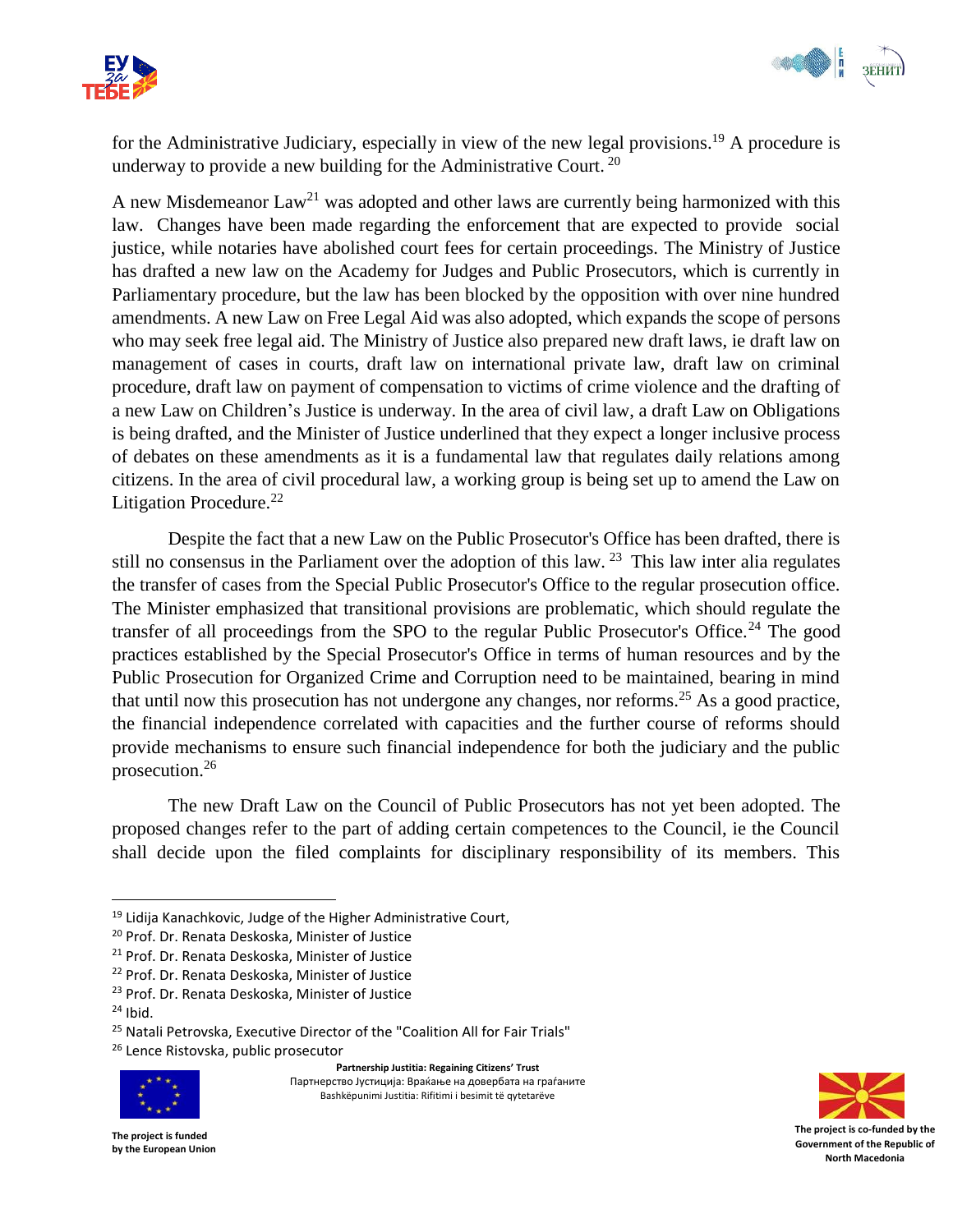



amendment is intended to increase the responsibility of the members of the Council during the performance of their function, be more active and perform their duties properly and lawfully. Moreover, a new jurisdiction is added empowering the Council to take a decision on a member of the Council of Public Prosecutors to conduct an immediate inspection of the work of the public prosecutors.<sup>27</sup> The draft law provides for increased publicity in the council's work. A new chapter is also introduced, which negotiates the dismissal procedure of a council member. A chapter regulating the procedure for excluding a member of the Council from the work of the Council of Public Prosecutors is also introduced. Changes in the manner of election and voting of a council member.<sup>28</sup>

*In addition to all the important amendments to the laws and the adoption of the new laws, which are extremely important for the European future of our country, proper implementation* is extremely important. Following the completion of the reform with the adoption of the new laws and amendments, the restoration of citizens' confidence in the judiciary and the public prosecution should be followed by more serious efforts by all stakeholders including the Judicial Council and the Council of Public Prosecutors and certainly the judges and prosecutors for consistent implementation of the laws and improving the quality of justice.<sup>29</sup> The integrity of judges and public prosecutors is important in this regard. Every judge should stand behind his or her decision in order to enable the enforcement of the law ant to promote and make justice visible.<sup>30</sup>

Substantial debate is needed on the vetting or re-evaluation of judges and public prosecutors to prevent serious consequences from this process on the course of reforms and efficiency of the judiciary that has been achieved. There is a need to define a specific direction and proposal for that reform, i.e. which direction, how and with what methodology the process of vetting or re-evaluation will be carried out, what would the consequences of the current efficiency of the judiciary and whether the judiciary can be reformed on its own? The new Law on Courts foresees <sup>31</sup> as grounds for a more serious disciplinary violation, the refusal of a judge to submit a statement of assets and interests under the law or if the information contained in the statement is largely untrue. This entitles the Judicial Council in coordination with the State Commission for the Prevention of Corruption to dismiss corrupt judges. $32$ 

<sup>32</sup> Prof. Dr. Renata Deskoska, Minister of Justice



 $\overline{a}$ 

**Partnership Justitia: Regaining Citizens' Trust** Партнерство Јустиција: Враќање на довербата на граѓаните Bashkëpunimi Justitia: Rifitimi i besimit të qytetarëve



<sup>&</sup>lt;sup>27</sup>Mr Kolevski emphasized that this is not in fact a new competence of the Council of Public Prosecutors and that this is something that the Council applied most often in cases where a complaint or a petition was lodged by citizens and a council member in order to verify the findings.

<sup>&</sup>lt;sup>28</sup> Aco Kolevski, President of the Council of Public Prosecutors

<sup>&</sup>lt;sup>29</sup> Prof. Dr. Renata Deskoska, Minister of Justice

<sup>30</sup> Antoaneta Dimovska, judge

<sup>&</sup>lt;sup>31</sup> Law amending and suplementing the Law on Courts.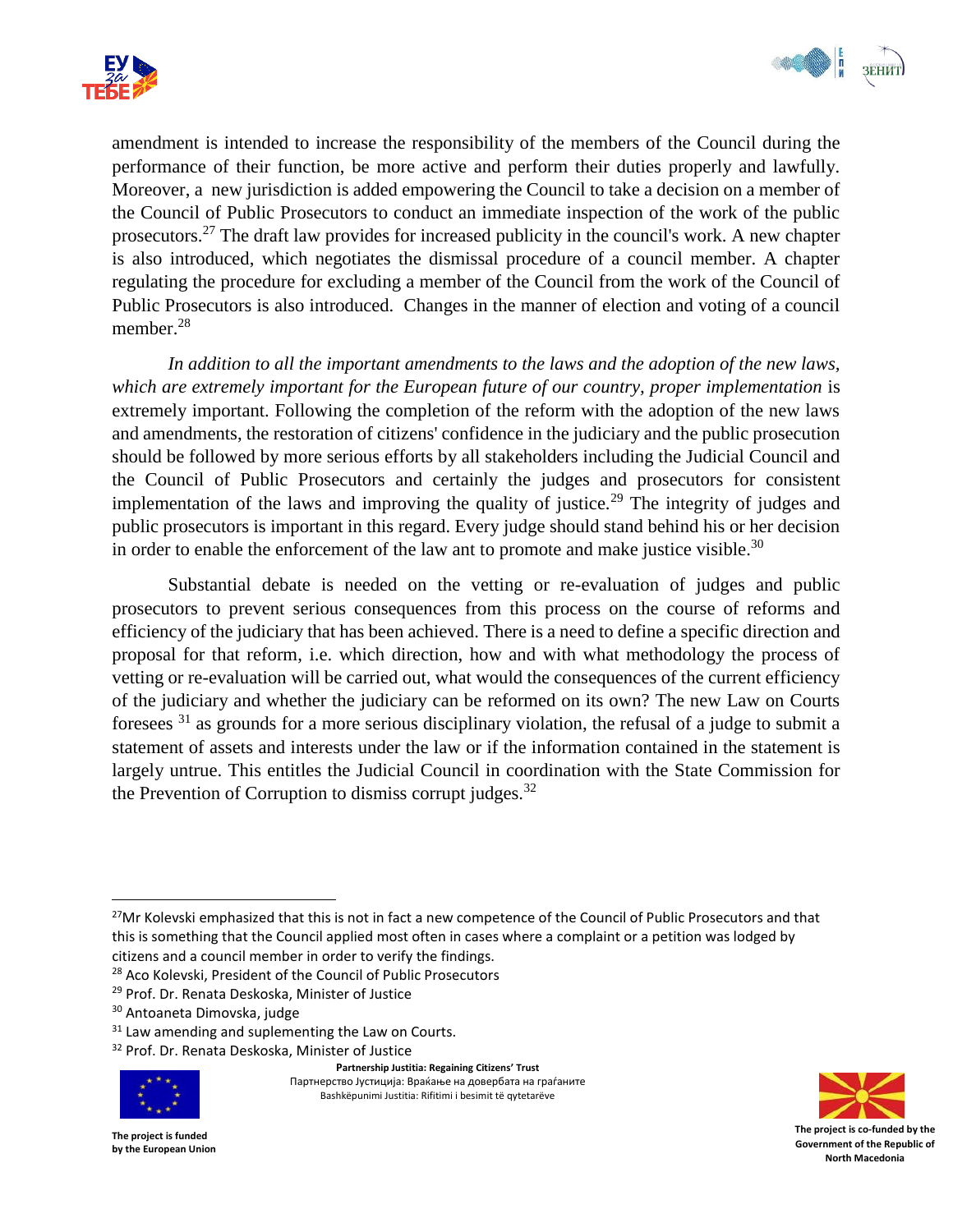



I think that the Judicial Council, ie the Judicial Budget Council of the Judicial Council, has done a great deal in terms of improving the material status of the judges. Negotiations are under way with the Government to increase the salary coefficients.<sup>33</sup>

## <span id="page-8-0"></span>Recommendations:

- Rapid election of two members of the Judicial Council by the Assembly of the Republic of Northern Macedonia.
- When drafting the Regulation on the Evaluation of Judges by the Judicial Council, all judges and courts in the country should give their contribution
- Increasing the number of judges and public prosecutors and improving the facility housing the Academy of Judges and Public Prosecutors.
- Improving the facilities and staffing of the Administrative Court and the Higher Administrative Court.
- Continuation of inclusion practices and increasing inclusiveness in the establishment of working groups for the drafting of Laws and increased debate and suggestions on specific solutions of exceptional importance to citizens (Criminal Procedure Code, Obligation Law, Law on Litigation Procedure).
- It is necessary to adopt the new Law on Public Prosecutor's Office which will regulate the continuation of all proceedings by the SPO in the regular Public Prosecutor's Office and to adopt the amendments to the Law on the Council of Public Prosecutors.
- The good practices established by the Special Prosecutor's Office in terms of human resources and by the Public Prosecution for Organized Crime and Corruption need to be maintained.
- Increased financial independence of the judiciary and public prosecution.
- In addition to all the important amendments to the laws and the adoption of the new laws, which are extremely important for the European future of our country, the new proper implementation by all key stakeholders is extremely important.
- Substantial debate is needed on the vetting or re-evaluation of judges and public prosecutors to prevent serious consequences from this process on the course of reforms and efficiency of the judiciary that has been achieved.

# <span id="page-8-1"></span>Session 2: Criminal law, civil law and mediation

The second session of the dialogue was dedicated to the reforms in the penitentiary, civil law and mediation, reforms that are extremely important for the citizens. The speakers at this session were Lazar Nanev, associate professor and judge at the Kavadarci Basic Court; Olja Ristova, judge at the Basic Criminal Court; Antoaneta Dimovska, judge at the Basic Civil Court and Radica Lazareska Gerovska, State Counselor at the Ministry of Justice. Finally, Aleksander

<sup>33</sup>Kiro Zdravev, President of the Judicial Council



 $\overline{\phantom{a}}$ 

**Partnership Justitia: Regaining Citizens' Trust** Партнерство Јустиција: Враќање на довербата на граѓаните Bashkëpunimi Justitia: Rifitimi i besimit të qytetarëve

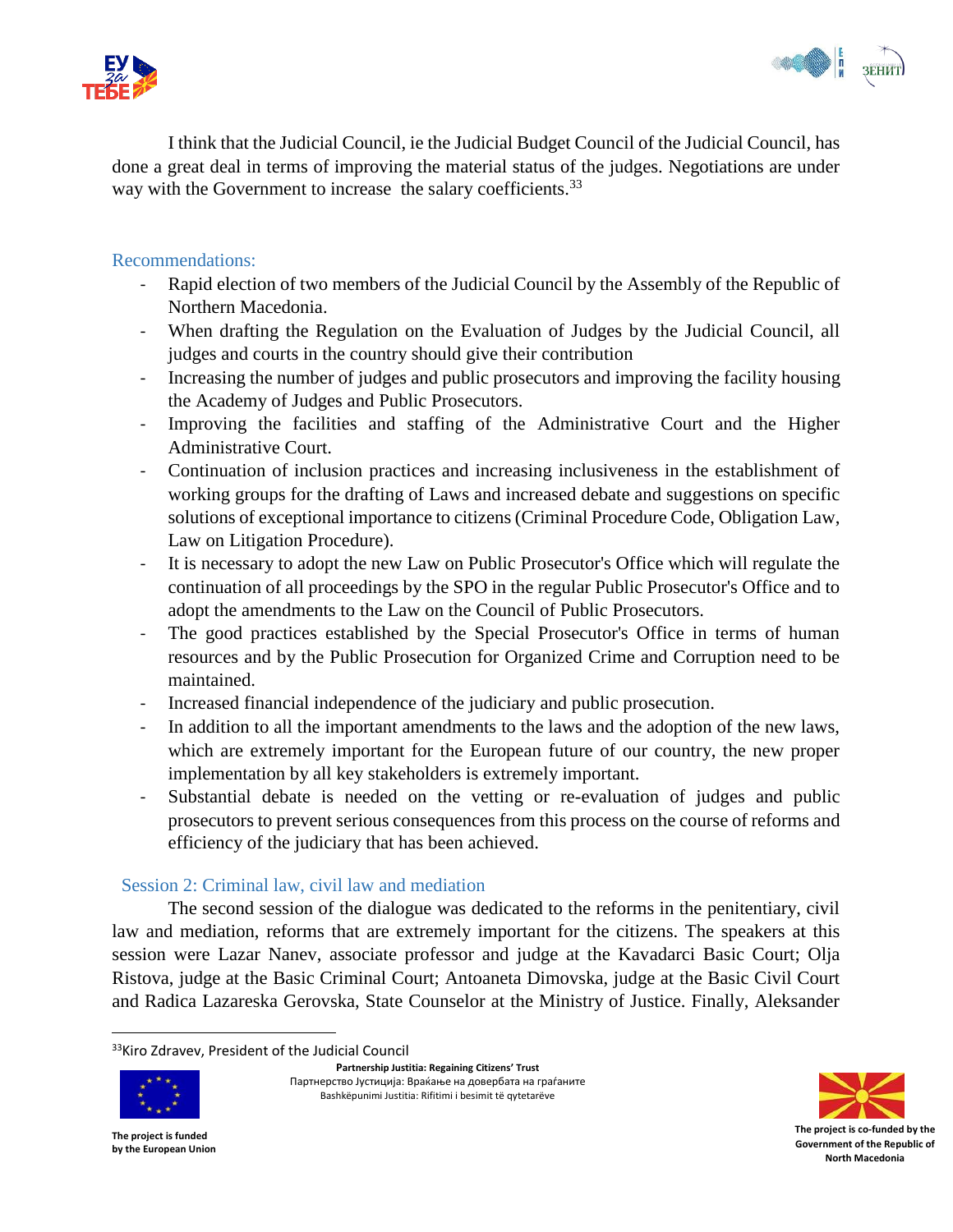



Nikolov, Executive Director of the ZENIT Association presented the preliminary results of the Survey of Court Beneficiaries and the activities being implemented within this project. The session was moderated by Iva Conevska, Project Manager and Researcher at the European Policy Institute.

The children's justice system is established by the Juvenile Justice Law, upgraded by the Law on Children's Justice still faces poor material conditions, lack of primary education and systematic resocialization of children deprived of their liberty, and raises serious concerns and imposes the need to invest efforts to further strengthen the rights of the child. The Strategy concludes that there is still a non-compliance with the new Law on Children's Justice with the new Law on Criminal Procedure and Misdemeanor Law and the EU Directives. Therefore, it is stated that amendments to the Law on Children's Justice are needed in order to align it with other laws and EU Directives, to strengthen the protection of child victims of criminal offenses, to introduce procedural provisions regarding the course of the trial, to facilitate access to child victims - legal counsel and advocacy and the establishment of a Child Victim Compensation Fund.<sup>34</sup>

The amendments must also strengthen the mechanisms for the prevention of child abuse at the local and central level, as well as the institutional, material and functional strengthening of the State Council for the Prevention of Child Delinquency.<sup>35</sup>

To this end, a working group has been set up at the Ministry of Justice to prepare a draft law on children's justice.<sup>36</sup> In addition to the establishment of a working group on the preparation of a new Law on Children's Justice, supported by UNICEF, national experts prepared a list of 32 indicators to monitor the implementation of the Law on Children's Justice and the needs of the State Council for Child Delinquency collected by 63 institutions in the justice system for children, including 8 IAS, 30 CSWs, 12 Extended Jurisdiction Courts, 12 BPOs and one BPO for prosecution of organized crime and corruption crimes. The statistical data obtained through the indicators are statistically processed and are part of the Annual Report of the State Council for Child Delinquency adopted by the Assembly of RNM.<sup>37</sup>

Implementation of the Criminal Procedure Code is still a challenge.<sup>38</sup> The biggest problem in the criminal procedure is the failure of the public prosecution to submit evidence to the defense at the very beginning of the procedure. The law on criminal procedure stipulates an obligation to provide inspection during the investigation by the public prosecutor. The same provision is interpreted as significantly restricting the rights of the defense during criminal proceedings. This interpretation causes problems in the procedure itself and often due to the need for proper defense

 $\overline{\phantom{a}}$ 

<sup>&</sup>lt;sup>38</sup> Olja Ristova, judge at the Basic Criminal Court.



**Partnership Justitia: Regaining Citizens' Trust** Партнерство Јустиција: Враќање на довербата на граѓаните Bashkëpunimi Justitia: Rifitimi i besimit të qytetarëve



<sup>&</sup>lt;sup>34</sup> Lazar Nanev, associate professor and judge at the Basic Court in Kavadarci.

 $35$  Ibid.

<sup>&</sup>lt;sup>36</sup> Lazar Nanev, associate professor and judge at the Basic Court in Kavadarci.  $37$  Ibid.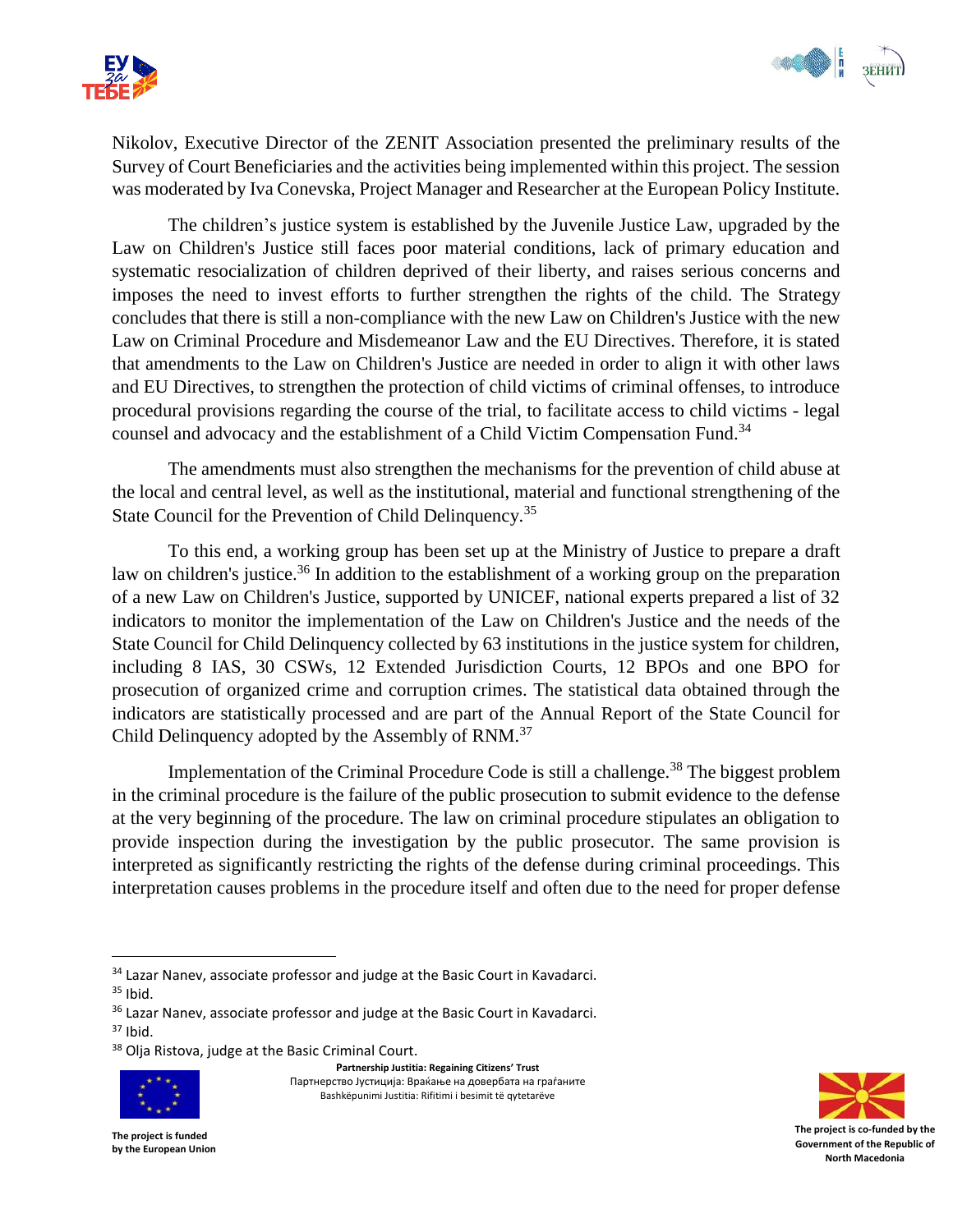



preparation the main hearing is postponed. Material resources<sup>39</sup> in public prosecution offices need to be improved in order to make the handing of evidence easier.

The institute plea bargaining is also a challenge.<sup>40</sup> Originally it was designed to be used in up to 90 per cent of the proceedings, where there is solid and undisputed evidence presented by the public prosecutor's office. According to the Basic Criminal Court statistics for 2017 and 2018, showed that only 10% of the proceedings ended with plea bargaining, and all others were referred to the courts. One of the reasons given by public prosecutors for not applying this institute to offenses with sentences of up to 5 years of prison is that they are not legally bound to find the defendant. There are situations in which the defendant first learns of the procedure when he is first summoned by the court. This should be rectified by stipulating in the provisions regulating the shortened procedure in the Criminal Procedure Code and for more serious crimes, that the defendant must be informed by the public prosecution that a lawsuit is filed against him in order to enable him to adequately prepare his defense.<sup>41</sup> Legal changes are also needed regarding the recording of the court hearings without the obligation to prepare minutes. Minutes should be allowed under certain conditions when requested by the party. This will speed up the conduct of the main hearing. $42$ 

The management of court procedures needs to be improved. The procedures are often delayed. It is necessary to increase the activity of the Judicial Council in this regard.<sup>43</sup>Better electronic connection among institutions<sup>44</sup> is needed and deliveries should be made by e-mail.<sup>45</sup>It is also necessary to strengthen the court management, where the presidents of the courts should be more involved in supervising the conduct of the presidents of the departments and to check whether they act upon the requests and needs of the judges. It is also necessary to hire a large number of professional staff to improve the quality of the work of judges, and to regularly upgrade the ACCMIS system.<sup>46</sup>

The law on the type and amount of criminal sanctions has been repealed as inapplicable. However, we see a disparity in the sentences of judges in criminal proceedings. It is therefore recommended to adopt a guideline with criteria and parameters for the harmonization of the case law on the determination of the type and amount of the criminal sanction.<sup>47</sup>

 $\overline{\phantom{a}}$ 

 $46$  Ibid.

4747 Ibid.



**Partnership Justitia: Regaining Citizens' Trust** Партнерство Јустиција: Враќање на довербата на граѓаните Bashkëpunimi Justitia: Rifitimi i besimit të qytetarëve



<sup>&</sup>lt;sup>39</sup> Example purchase of a photocopier and scanner.

<sup>40</sup> Olja Ristova, judge at the Basic Criminal Court.

<sup>&</sup>lt;sup>41</sup> Olia Ristova, judge at the Basic Criminal Court.

 $42$  Ibid.

<sup>43</sup> Olja Ristova, judge at the Basic Criminal Court.

<sup>44</sup> Courts, Public Prosecutor's Offices, MOI.

<sup>45</sup> Olja Ristova, judge at the Basic Criminal Court.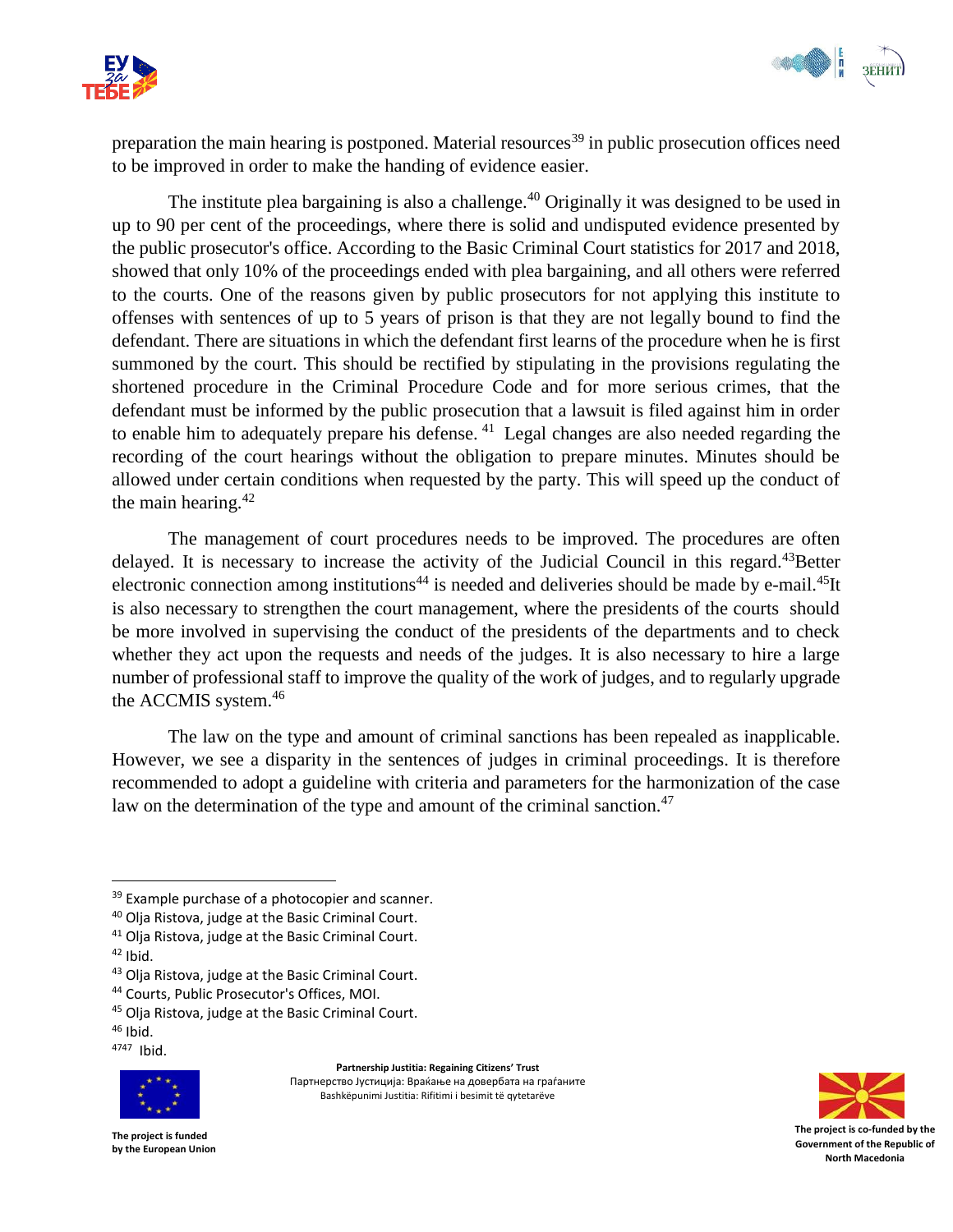



The Law on Probation has been adopted since 2011, but the probation service is not used sufficiently by judges. This law is extremely important to determine the type and amount of punishment. Therefore, intensive training of judges on the application of the Probation Law is recommended as co-operation with the probation service enables a proper individual approach to the punishment for each convicted person.<sup>48</sup> It is necessary to amend the provisions of the protective supervision of the Criminal Code in order to increase the type of measures to be imposed by the court in order to reduce the number of returnees. The measures prescribed by the Criminal Law are not sufficient, as there are many different situations and the range of measures needs to be increased.<sup>49</sup>

In the area of civil law, the Law on Litigation Procedure needs to be amended regarding the expertise. The amendments to the 2010 Law on Litigation Procedure, when amending Chapter XXVII in the field of evidence inspection and expertise, were supposed to accelerate court proceedings. However, most of the cases end up with super expertise, but there are other phases of the proceeding that do not take place so quickly.<sup>50</sup>

Problems also arise with small value litigations under the current legal provisions. According to the current legislation, small value litigation in both the litigation and the commercial disputes, are litigations related to monetary claims that do not exceed 600,000.00 denars. It is inconceivable that this amount be the same for both commercial disputes and regular litigation, given the financial power of the citizens, this litigation can never be of little value.<sup>51</sup> Secondly, these amendments allowed an appeal to the factual situation that leveled this litigation in full with the regular litigation, while the provision stipulating that a preparatory hearing shall not be held and a main hearing shall be immediately scheduled, which led to a very confusing proceeding.<sup>52</sup>

In the area of civil substantive law, before the start of the codification of the civil law, which is a long term process, the major problem at the moment is the mismatch of substantive laws that treat the same problem from different aspects. A detailed analysis of the laws by groups is necessary to determine the inconsistencies.<sup>53</sup>

The third attempt to fully revive the concept of mediation<sup>54</sup> was made with the preparation of a new draft law on mediation, which is currently stuck in parliamentary procedure. This Draft Law, as well as the Mediation Law of 2013, implemented the 2008 Directive. However, the law drafted in the Ministry of Justice followed guidelines set by the European Commission for the Efficiency of Justice (CEPEJ) on the development of mediation, as well as European Parliment

 $53$  Ibid.

<sup>54</sup> Radica Llazareska Gerovska, State Counselor at the Ministry of Justice

**Partnership Justitia: Regaining Citizens' Trust**

Партнерство Јустиција: Враќање на довербата на граѓаните Bashkëpunimi Justitia: Rifitimi i besimit të qytetarëve



 $\overline{\phantom{a}}$  $48$  Ibid.

<sup>49</sup> Ibid.

<sup>50</sup> Antoaneta Dimovska, judge at the Basic Civil Court.

 $51$  Ibid.

 $52$  Ibid.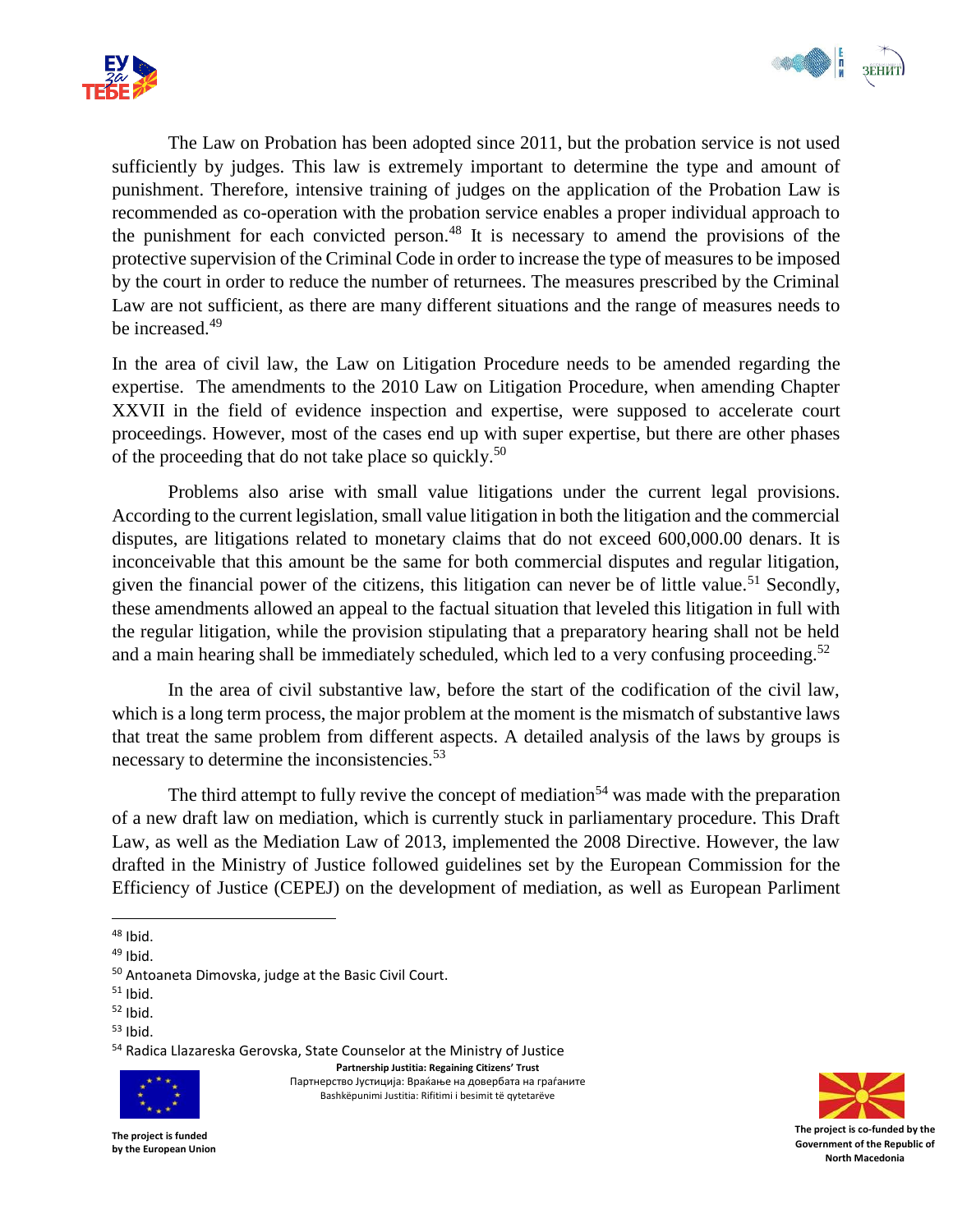



recommendations. Moreover, efforts were been made to track necessary changes in other laws<sup>55</sup> to promote the concept of mediation. It is necessary to revise the provisions in the draft law on mediation referring to the Mediation Board. First of all, the Mediation Board has in practice proven too cumbersome and complex to perform its functions.<sup>56</sup>

In addition to the amendments, other measures are needed to improve the mediation concept.<sup>57</sup> To increase use of mediation under the Law on Children's Justice more budgetary funds are needed, especially given that mediation means less expenses for the parties, but also establishes a situation where you do not have the feeling of a losing party. In this regard, the prosecutor's office at the time when creating its budget should have an estimate of the number of cases involving precisely children.

In July 2019, in cooperation with the Chamber of Mediators, the Government of the Republic of North Macedonia adopted a Conclusion obliging all state bodies, institutions, stateowned enterprises, as well as the units of local self-government, before initiating court proceedings, to try to resolve disputes through mediation.<sup>58</sup>

In 2017, 2018, 2019 there were approximately 1464 mediation cases. Out of these cases 1111 were settled with agreements, or 75%. Efforts should be made to make compulsory mediation efforts available in labor disputes,<sup>59</sup> child justice disputes, insurance disputes, and consumer disputes.  $60$ 

Developing laws requires the participation of judges, public prosecutors and other practitioners who face inconsistent legal solutions in practice and also the contribution of experts. Consultations on draft laws should not be done after the legal provisions are drafted.<sup>61</sup>

<span id="page-12-0"></span>Recommendations:

# **Law on Children's Justice**

- 1. Consistent adherence to the principle of the best interest of the child.
- 2. Alignment with recently adopted EU Directives concerning procedural safeguards for children suspected or accused in criminal proceedings
- 3. Strengthen the protection of child victims of crime, including measures for rehabilitation and intensified education of children.

 $\overline{\phantom{a}}$ 

<sup>61</sup> Vladimir Tufegdzic, judge at the Basic Criminal Court.



**Partnership Justitia: Regaining Citizens' Trust** Партнерство Јустиција: Враќање на довербата на граѓаните Bashkëpunimi Justitia: Rifitimi i besimit të qytetarëve



<sup>55</sup> Law on Obligations, Law on Civil Procedure, Law on Children's Justice.

<sup>56</sup> Radica Llazareska Gerovska, State Counselor at the Ministry of Justice

 $57$  Ibid.

 $58$  Ibid.

<sup>&</sup>lt;sup>59</sup> Over 1300 cases of mediation-related cases are in the sphere of employment relations.

<sup>60</sup> Radica Llazareska Gerovska, State Counselor at the Ministry of Justice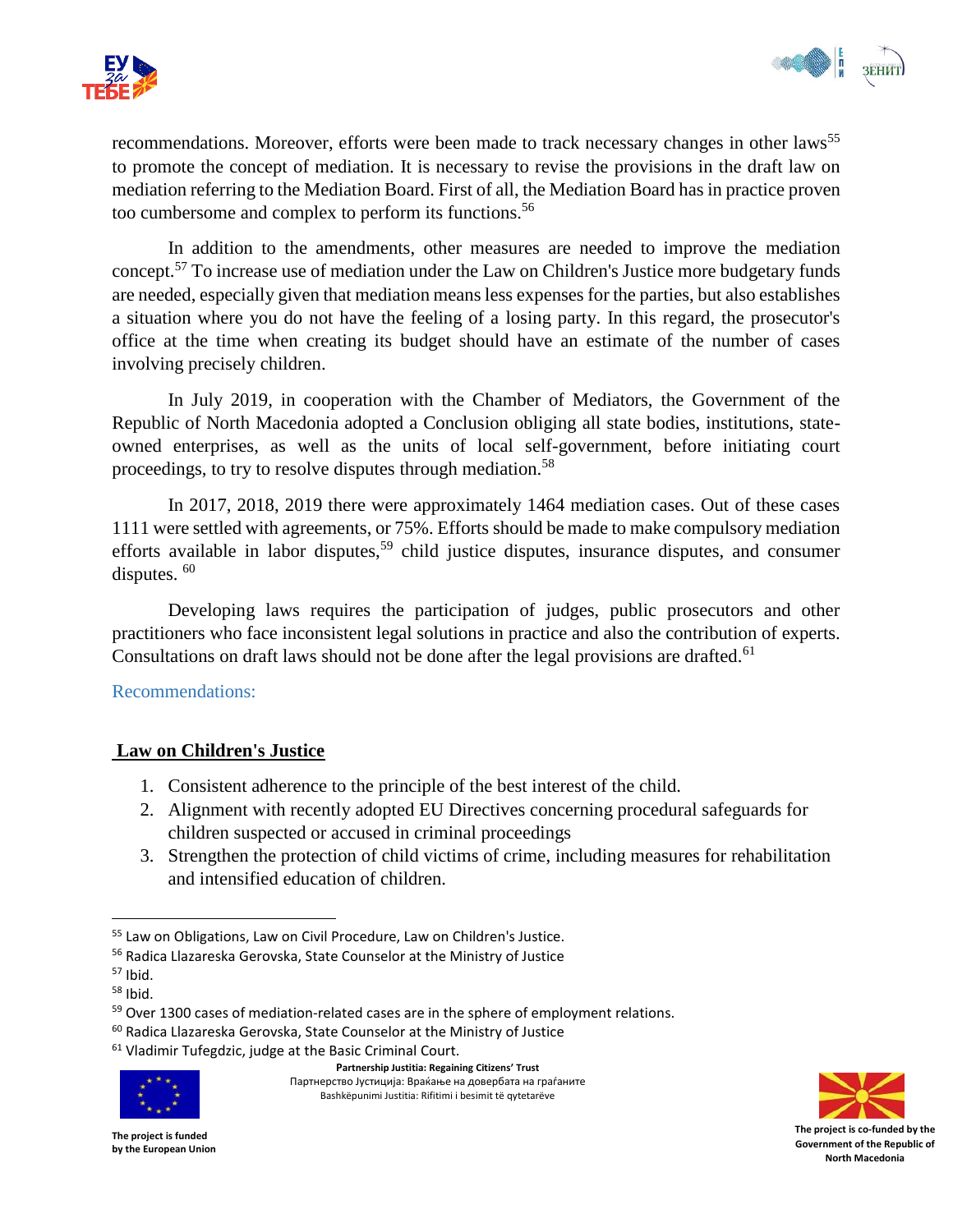



- 4. Introduction of procedural provisions regarding the course of the trial the dilemma between main hearing or trial?
- 5. To facilitate the access of child victims to legal counsel and representation.
- 6. Establishment of the Fund for Compensation of Child Victims.
- 7. Strengthening the mechanisms for the prevention of child abuse at the local and central level, and the institutional, material and functional strengthening of the State Council for the prevention of child abuse.
- 8. Adjust the basic principles.
- 9. Promoting restorative justice-mediation and other forms of circumvention of litigation.
- 10. Normative regulation of the behavior and role of social protection centers.
- 11. Changes in the material part of the institutions where children serve their sanctions.
- 12. Normative regulation of Free Legal Aid ie the compensation of lawyers before the CSW and the police.
- 13. Entering procedural provisions regarding the course of the verbal hearing.
- 14. Reexamination of provisions containing restorative elements to overcome the perceived problems that prevent their more frequent application.
- 15. Adjusting the procedures undertaken by the CSW and strengthening its powers to enforce sanctions.
- 16. Promoting the Rights of Child Victims.
- 17. Reviewing the provisions regarding the jurisdiction to execute sanctions.
- 18. Introducing provisions regarding the institutional set-up of the CEF.
- 19. Facilitating the indemnification procedure.
- 20. Functional strengthening of the State Council and mechanisms for the prevention of child abuse.
- 21. It is necessary to transpose the relevant EU directives.

# **Criminal Procedure Law**

- 1. It is recommended to introduce a practice whereby the public prosecutor will be required to submit all evidence to the defense at the very beginning of the proceedings. Although this obligation does not derive from the Criminal Procedure Code, it derives from international agreements ratified and signed by the Republic of North Macedonia which are an integral part of domestic law.
- 2. It is advisable to proceed with a plea bargain whenever the prosecution has solid evidence in the case.
- 3. Amendment of the provisions of the Criminal Procedure Code regarding the summary proceedings for the compulsory notification of the defendant when the investigation is initiated or the evidence is collected.



**Partnership Justitia: Regaining Citizens' Trust** Партнерство Јустиција: Враќање на довербата на граѓаните Bashkëpunimi Justitia: Rifitimi i besimit të qytetarëve

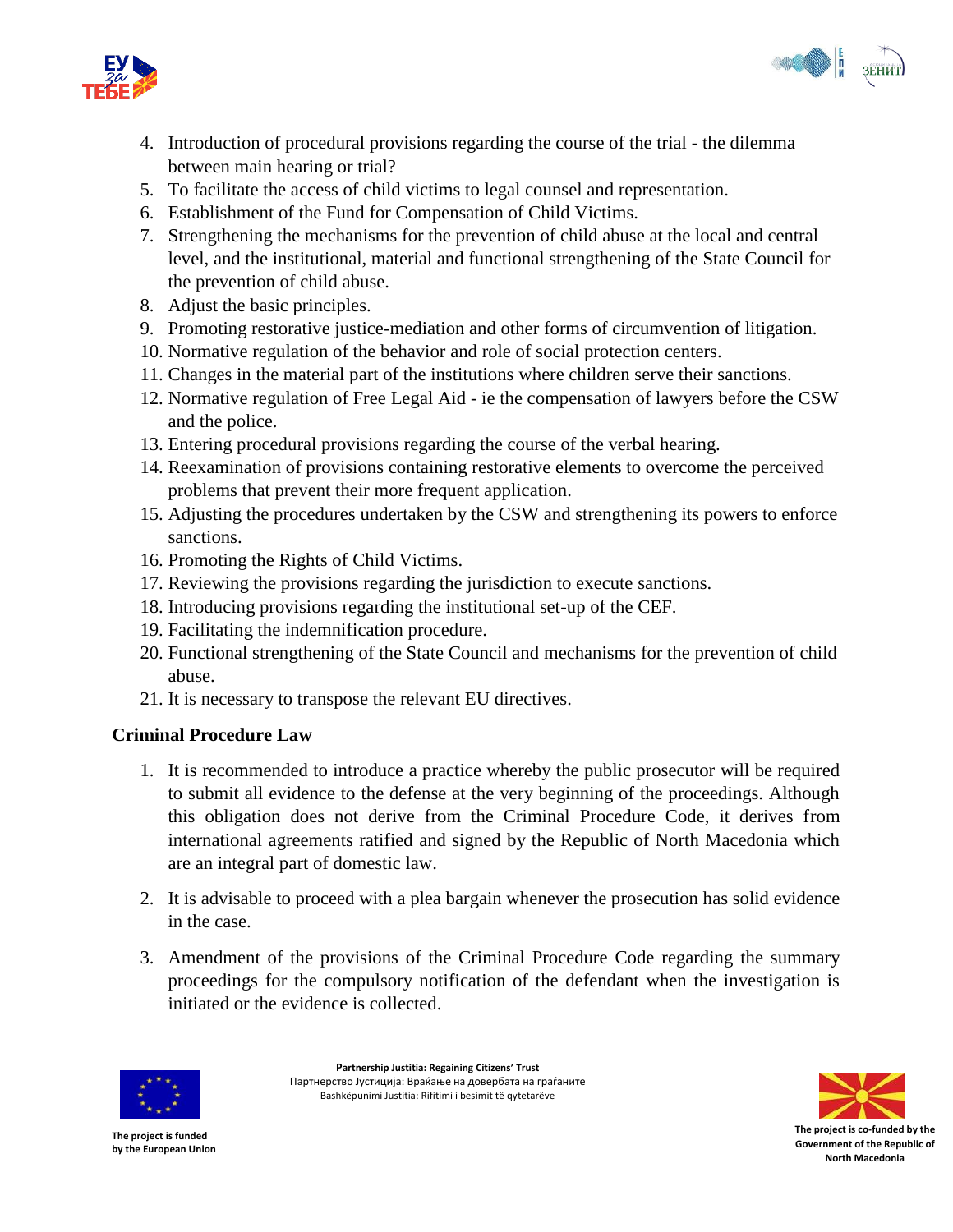



- 4. Legal changes are also needed regarding the recording of the court hearings without the obligation to prepare minutes.
- 5. Strengthening the capacity of the courts by employing many professional staff to improve the quality of judges' work.
- 6. Tracking and detecting key issues that delay court hearings to prepare an appropriate training program for judges on case management to increase their efficiency.
- 7. Strengthening the management of the courts in order to ensure a proper distribution of judges and judicial services by departments in order to increase efficiency in handling cases.
- 8. Regularly upgrading the ACCMIS system according to the daily needs of all its users.
- 9. The members of the Judicial Council shall be in constant communication with the judges of the courts in order to properly establish the problems faced by judges affecting the evaluation of their work.

# **Criminal Code**

- 1. It is recommended to develop a Settlement Guideline on the type and amount of criminal sanction to achieve a uniform judicial practice of the courts, and improve the data entry in the ACCMIS to obtain data on the average sentence imposed for a particular crime.
- 2. It is recommended to adopt a guideline with criteria and parameters for the harmonization of the case law on the determination of the type and amount of the criminal sanction.
- 3. Intensive training of judges on the application of the Probation Law as co-operation with the probation service enables a proper individual approach to the sanction for each defendant.
- 4. Amendment of the provisions on protective supervision in the Criminal Code in order to increase the type of measures that the court will impose in order to reduce the number of recidivists.

# **Civil Procedure Code**

- 1. In the field of civil law, amendments are required to the Law on Litigation Procedure in the area of expert testimony and disputes of minor value.
- 2. Reviewing deadlines in the Law on Litigation Procedure in order to improve the quality of court decisions.

# **Civil Material Legislation**



**Partnership Justitia: Regaining Citizens' Trust** Партнерство Јустиција: Враќање на довербата на граѓаните Bashkëpunimi Justitia: Rifitimi i besimit të qytetarëve

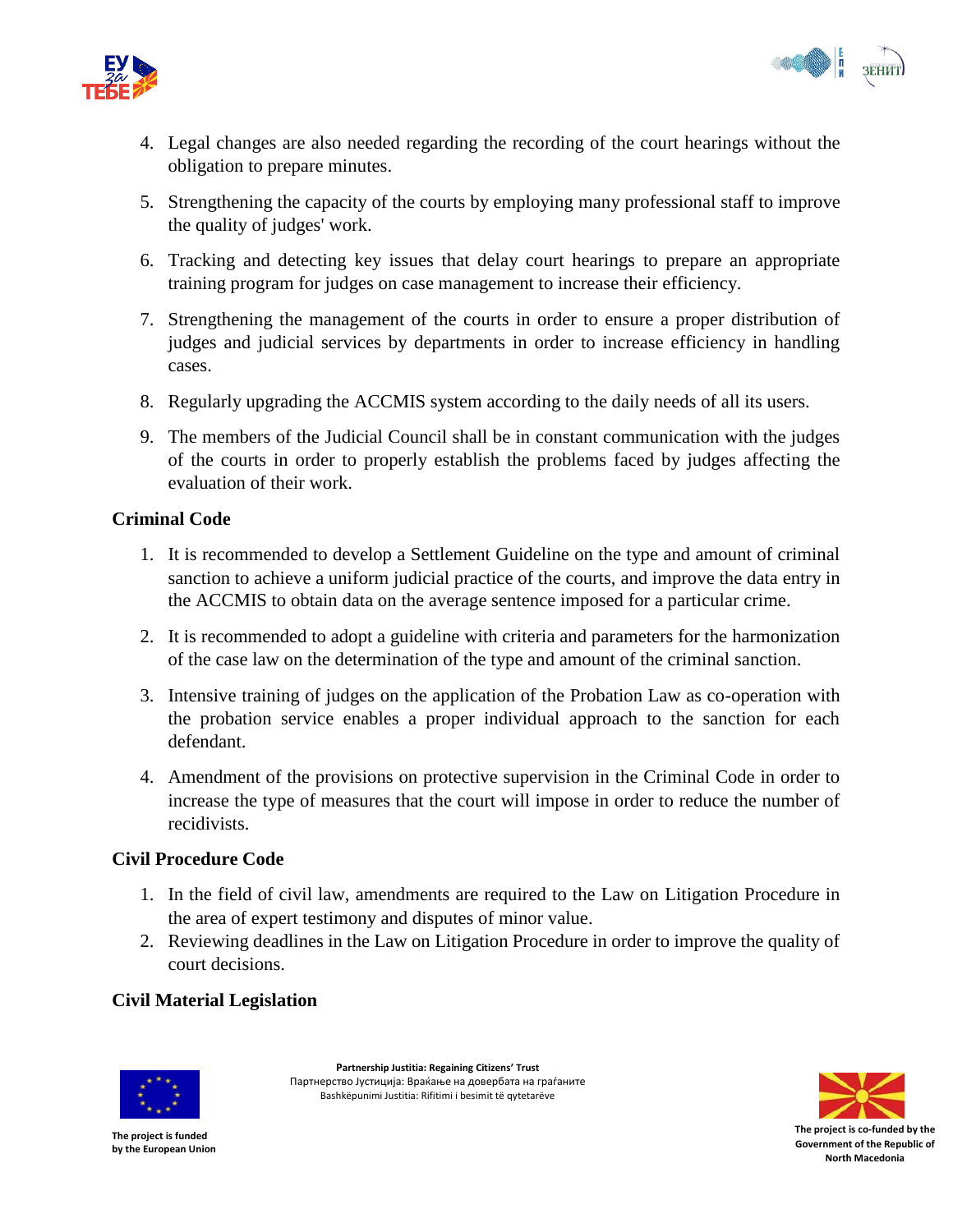



1. Before starting the codification of the civil law, it is necessary to analyze in detail the laws by groups in order to overcome the inconsistencies of the substantive laws that treat the same problem from different aspects.

### **Mediation**

- 1. Adoption of a new Law on Mediation by the Parliament of the Republic of North Macedonia.
- 2. Reviewing the decisions regarding the Mediation Board.
- 3. Introduction of compulsory mediation in labor disputes, child justice disputes, insurance disputes, and consumer disputes.
- 4. Execution of the conclusion of the Government of the Republic of North Macedonia obliging all state bodies, institutions, state-owned enterprises and units of local selfgovernment, before initiating court proceedings, to try to resolve disputes through mediation.



**Partnership Justitia: Regaining Citizens' Trust** Партнерство Јустиција: Враќање на довербата на граѓаните Bashkëpunimi Justitia: Rifitimi i besimit të qytetarëve

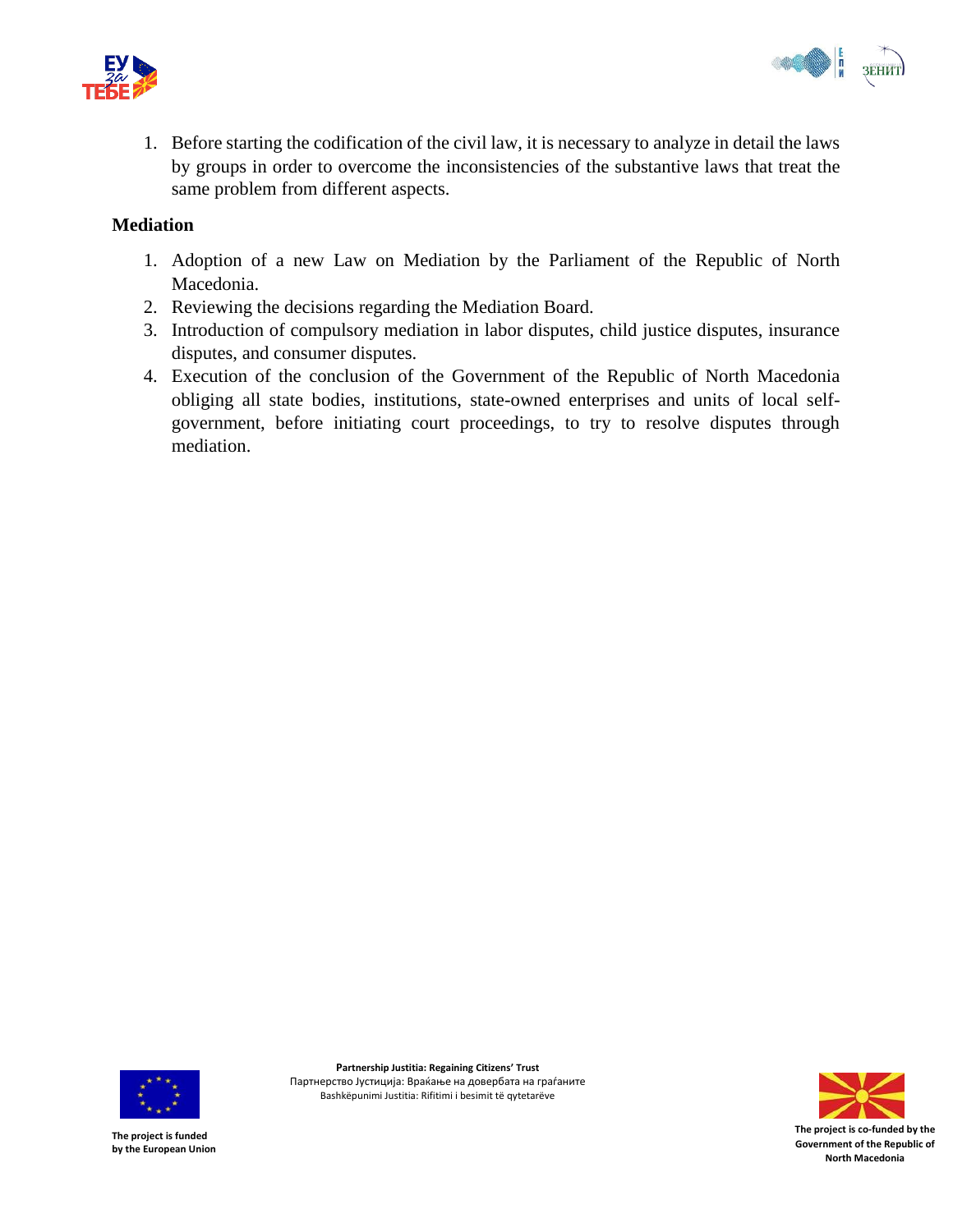



## <span id="page-16-0"></span>ANNEX 1

Prof. Dr. Lazar Nanev, judge at the Basic Court in Kavadarci

Faculty of Law - Shtip

Skopje, 11.12.2019

The Public Policy Dialogue "Implementation of the Strategy for the Reform of the Judiciary Sector 2017-2022"

# **1. CONCEPT OF THE LAW ON CHILDREN'S JUSTICE - ADVANTAGES, WEAKNESSES AND KEY CHALLENGES**

# *1. 1. Concept of the Law on Children's Justice*

The Law on Children's Justice 2013 (Official Gazette of RM no. 148/2013) rounds up the system of children's justice, established by the previous Law on Juvenile Justice. Its adoption was preceded by an analysis of the former law and its practical application, which indicated the need for numerous interventions, in addition to the established weaknesses in the application of its provisions. To a large extent, innovations in the law are meant to meet the requirement for its further alignment with international norms and standards, in the substantive and terminological sense (the law operates only with the term "child" instead of the former term "juvenile"), as well as with the changes made in the meantime in the domestic legislation related to certain provisions thereof, in particular the adoption of the new 2010 LCP.

The law promotes the principles on which former decisions were based, developing new categories of children in conflict with the law and children at-risk in line with international standards. It is particularly important to expand the category of "at-risk children" as a condition that includes lighter offenses, for which a fine or punishment of three years of imprisonment is provided, in line with the "Riyadh Rules" (ext. *Int.Rev.of Crim.Polic*y 49 / 50.12). The meaning and purpose of its extension is to define measures of early protection and preventive intervention for children at social risk, before committing or perpetrating a lighter offense, but also avoiding formal action in this case and application of the measures provided for by law. The term at-risk generally covers situations in which children are endangered and require non-punitive measures to protect their health, education and assistance. Such measures may be aimed at the child and then



**Partnership Justitia: Regaining Citizens' Trust** Партнерство Јустиција: Враќање на довербата на граѓаните Bashkëpunimi Justitia: Rifitimi i besimit të qytetarëve

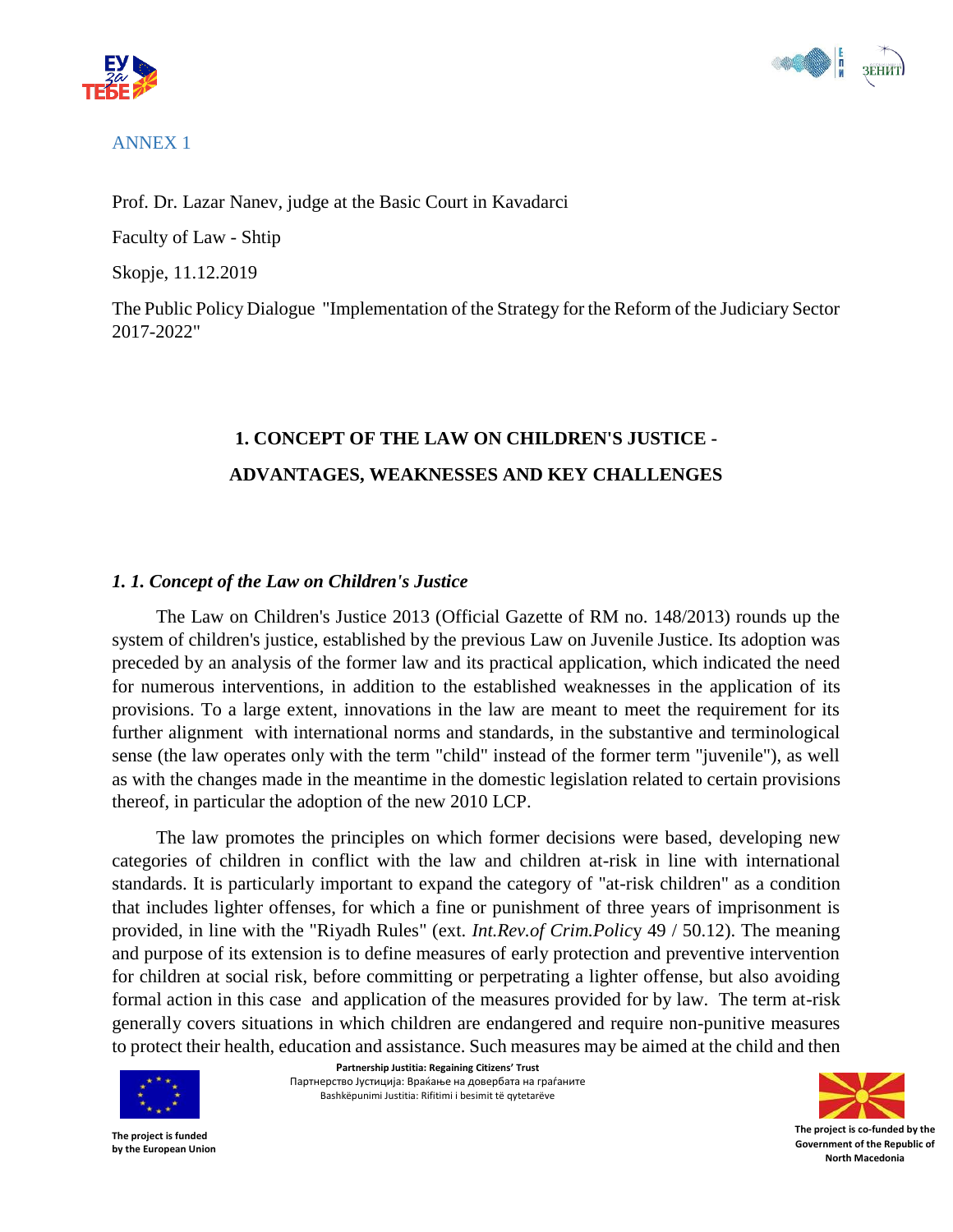



appear as protection and assistance of him or her or of his or her family and other environment (educational institutions), for their activation as safeguards for the protection and education of the child. The risk can be created by factors related to the child itself (the child's mental health), the child's relationship with the family (dysfunctional family, bullying, begging, etc.), or the socioeconomic conditions surrounding the child (poverty, etc.). . The "Riyadh Rules" build on the notion that young people should have an active role and partnership with society in their socialization and cannot be regarded as mere objects of socialization or control. Prevention is not only about removing the negative factors, but also about promoting the rights and well-being of the child. State intervention should be set at three levels. The first is that of primary prevention, which contains measures and policies aimed at the general population. The second is the level of secondary prevention, which aims at identifying "at-risk children", such as specialized agencies tasked with preventing the actions characterized as criminal offenses and are carried out in six stages: problem identification (social workers, teachers, police in contact with parents, etc.); locating the problem (in an environment where such danger exists); identification of children (gathering information on at-risk juvenile groups); setting a time frame for action (coordinated by multiple structures, educators, etc.); program monitoring; and follow-up to avoid repetition. Tertiary prevention includes measures for individual cases and is aimed at reducing recidivism. The category of "at-risk children" knows no age: a child of any age can be in danger, whereby the state's clear obligations for assistance and care to safeguard its health and proper care must be ensured.

"Child in conflict with the law" means a child over the age of fourteen whose action in an objective sense constitutes a breach of a penal law prohibition, for which a prison sentence of up to three years is provided (not "prescribed") and who under certain conditions may be sentenced to an educational or other measure.

The internal differentiation of this term from the previous "child at risk" has a quantitative and qualitative aspect. The first concerns the age limit (14 years), above which children are "in conflict with the law". The second, essentially, without which this distinction would make no sense, covers the conditions for the application of educational and other measures of "children in conflict with the law" in formal court proceedings.

The Law on Children's Justice develops and specifies the conditions for the dejuridification and flexibility of the treatment of children, in accordance with their orientation towards the rights and well-being of the child, giving wide discretionary powers to the bodies involved in the proceedings. The idea of "diversion" of the treatment of the "child in conflict with the law" from formal litigation to informal measures of community assistance and care can be an appropriate means in the interest of the child. Alternative treatment has become a fundamental principle of the modern juvenile justice system to the extent that the application of judicial institutional or similar measures is restricted to cases where the protection of society requires their treatment in a formal court procedure. "Diversion" of the treatment of a minor to extrajudicial treatment always



**Partnership Justitia: Regaining Citizens' Trust** Партнерство Јустиција: Враќање на довербата на граѓаните Bashkëpunimi Justitia: Rifitimi i besimit të qytetarëve

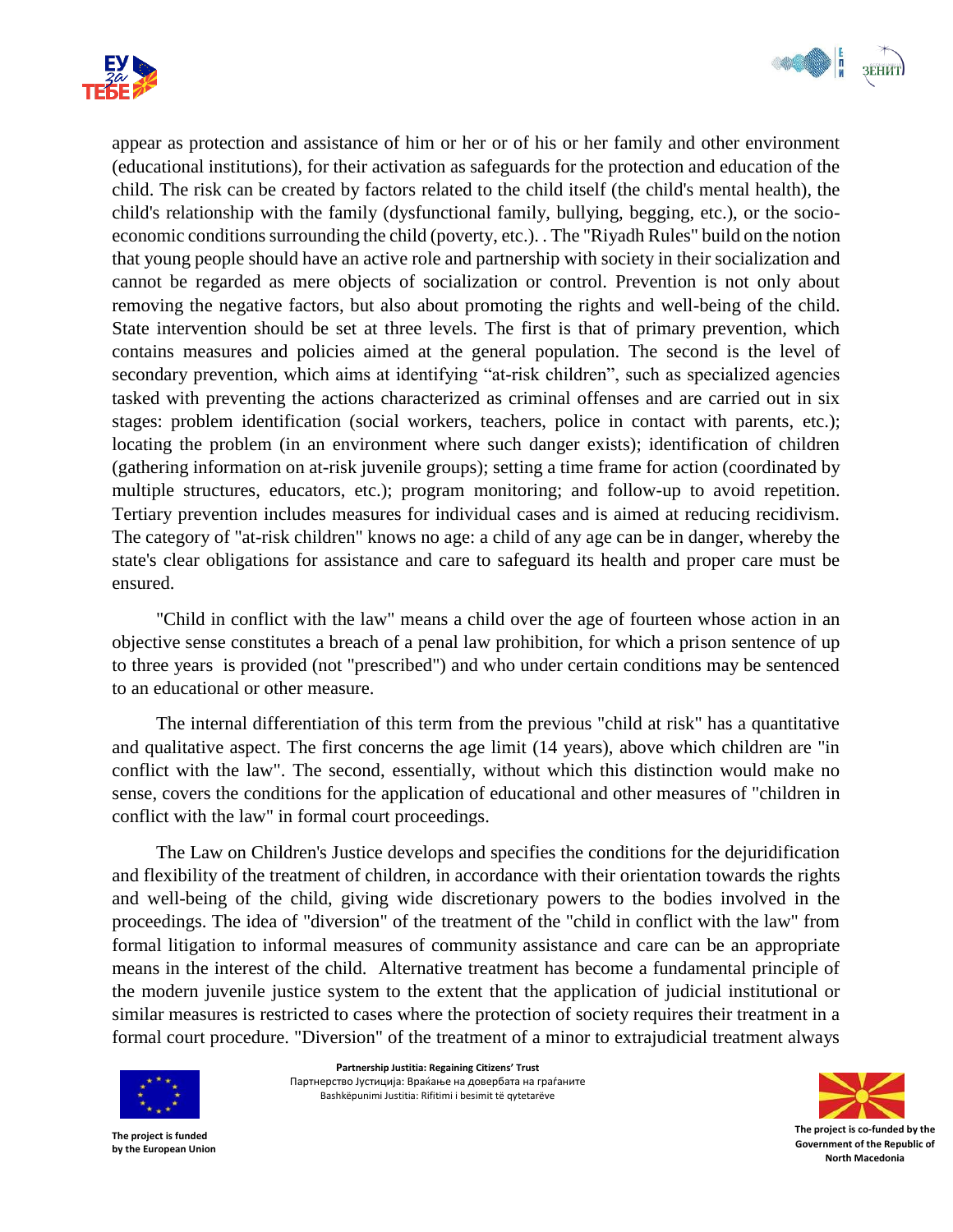



presupposes the child's behavior having the hallmarks of a criminal offense and his or her consent and active participation in the application of other measures consisting either of litigation alternatives or of institutional treatment alternatives. The fundamental requirement remains that the application of alternative, out-of-court treatment complies with its rights and formal guarantees, such as the right to a defense and fair and equitable treatment (cf. more widely *Int.Rev.of Crim.Policy* 49/50). , 17).

Central to the development of the new concept of justice for children is the system of sanctions. Along with abandoning the concept of guilt and punishment as a just retribution for the crime committed, the system of sanctions in the Law on Children's Justice has fully incorporated within itself the idea of restorative justice, c.*Walter*, 760). The difference between retributive and restorative justice - the first as the dominant principle of criminal law for adult offenders, the second relevant to the child justice system, consists primarily in the different relations between individual entities: the former is reduced to a two-way relationship between the state and the offender, in which the offender is in interaction with the state, while the latter involves a threeway relationship between the offender, the victim and the state, in which the state is only an intermediary in the settlement process between the offender and the victim. Further, retributive justice means an abstract settlement of the crime committed with a sentence pronounced as just settlement: justice is satisfied in a metaphysical, general way, the crime is settled, but this does not restore the former state. Restorative justice, on the other hand, is a reinstatement of the victim's former status and rights through a specific activity of the perpetrator aimed at the victim itself. While retributive justice comes down to the question of how to punish the offender, restorative justice is occupied with the question of how to restore the well-being of the child, victim and community.

In contrast to retributive justice, which focuses on the past (reconciliation with the crime committed), restorative justice is future-oriented: special prevention and resocialization of the offender, satisfaction of the injured in the form of compensation for damage and meeting the needs of the community for preventing crimes.

A retributive sanction does not resolve the underlying conflict between the offender and the plaintiff and may be the source of new conflicts, especially if mutual hostility between them continues. On the contrary, restorative justice is oriented towards conflict resolution, by reconciliation and compensation of damage, or by the application of another sanction that is acceptable to all (community work, etc.).

Mediation is the most explicit expression of the principle of restorative justice in the Law on Children's Justice: the judge or public prosecutor does not adjudicate and sanction, but mediates in the dispute between the child and his or her family and the plaintiff party, seeking the best possible solution that will satisfy the interests of all parties.



**Partnership Justitia: Regaining Citizens' Trust** Партнерство Јустиција: Враќање на довербата на граѓаните Bashkëpunimi Justitia: Rifitimi i besimit të qytetarëve

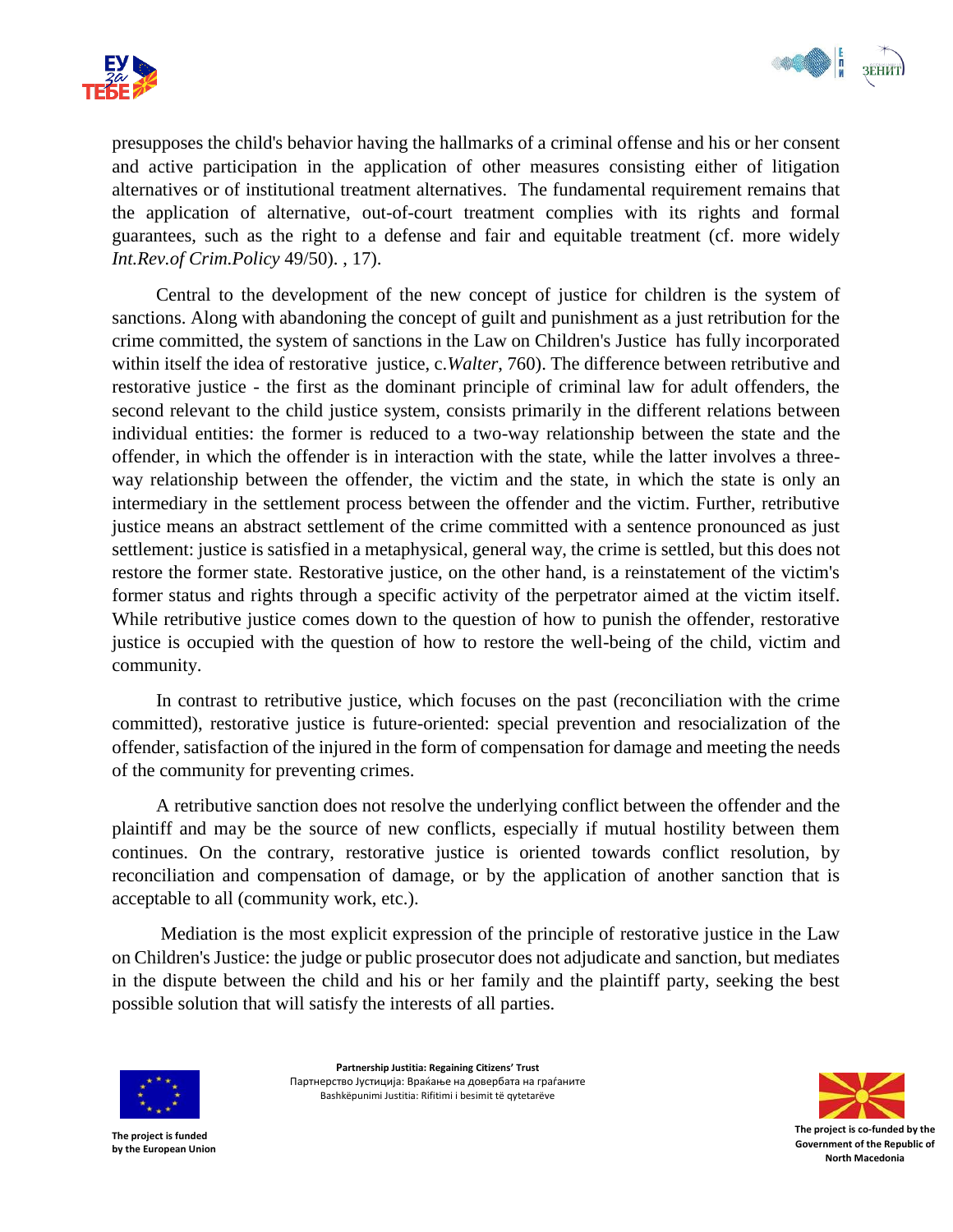



The acceptance of the idea of restorative justice as a guiding principle of children's justice faces reasonable warnings of respect for basic state legal guarantees (c.*Jessberger / Kress*, 846): the children's justice system should be harmonized with the principles of the rule of law, the freedoms and rights of the child and the need for effective protection of society from crime. Therefore, the Law on Children's Justice regulates the court and out-of-court proceedings against children, starting with the recognition of their special rights and their protection which takes precedence over the principle of efficiency of treatment. Also, emphasizing the child's interest and the need for his or her socialization as a primary objective of the sanctions system erases the distinction between material-legal and procedural-legal solutions. The procedure initiated on an action envisaged as a criminal offense may also end with a procedural solution, such as conciliation, conditional postponement of the proceeding, etc. Moreover, certain sanctions, such as enhanced surveillance measures, are envisaged as continuous "treatment" with the juvenile, which includes the supervisory authority, so that the personal element of the sanction is reduced to the requirement to fulfill certain orders, contacts with that authority, etc.

The main sanctions in the system of sanctions are educational measures that are imposed on a child in conflict with the law; only by way of exception, a child between the age of 16 and 18 accused of a criminal offense may be sanctioned or issued an alternative measure; a child that has committed a misdemeanor may be issued misdemeanor sanctions; security measures are imposed on a child under the conditions determined by the CC and this law; confiscation of property and proceeds of crime provided by law as criminal offenses and child offenses shall be carried out in accordance with the general conditions laid down in the CC (art. 34). The sanctions provided for in this law have different content, which determines the manner of their execution, but are the only thing that makes them different from similar sanctions in criminal law. It is defined as providing for their education, re-education and proper development (art. 35). Hence, the punishment of children is different in its meaning and purpose from that of adult offenders: its sole purpose is special prevention and reeducation, so that its execution is deprived of all the retributive elements which are attributes of punishment.

The unity of purpose of all the sanctions gives further content to the principle of individualization (art. 36) as a guiding principle in the selection and weighing of sanctions: they imply broad powers of the judge to choose, besides the consideration of the circumstances surrounding the person, the severity of the action and the consequences, mainly of the need for education, re-education and development, in order to provide and protect the child's main interest; thereby, a fine or a heavier sanction is imposed only if it is not justified to impose a lighter sanction and with the obligation of the judge to specifically explain the reasons for imposing a heavier sanction.

In the Children's justice, the principles of individualization, special prevention and depenalization as priorities make meaningless and inapplicable the special rules provided for in the criminal law with the infamous Law on the Selection and Measurement of Sentence.



**Partnership Justitia: Regaining Citizens' Trust** Партнерство Јустиција: Враќање на довербата на граѓаните Bashkëpunimi Justitia: Rifitimi i besimit të qytetarëve

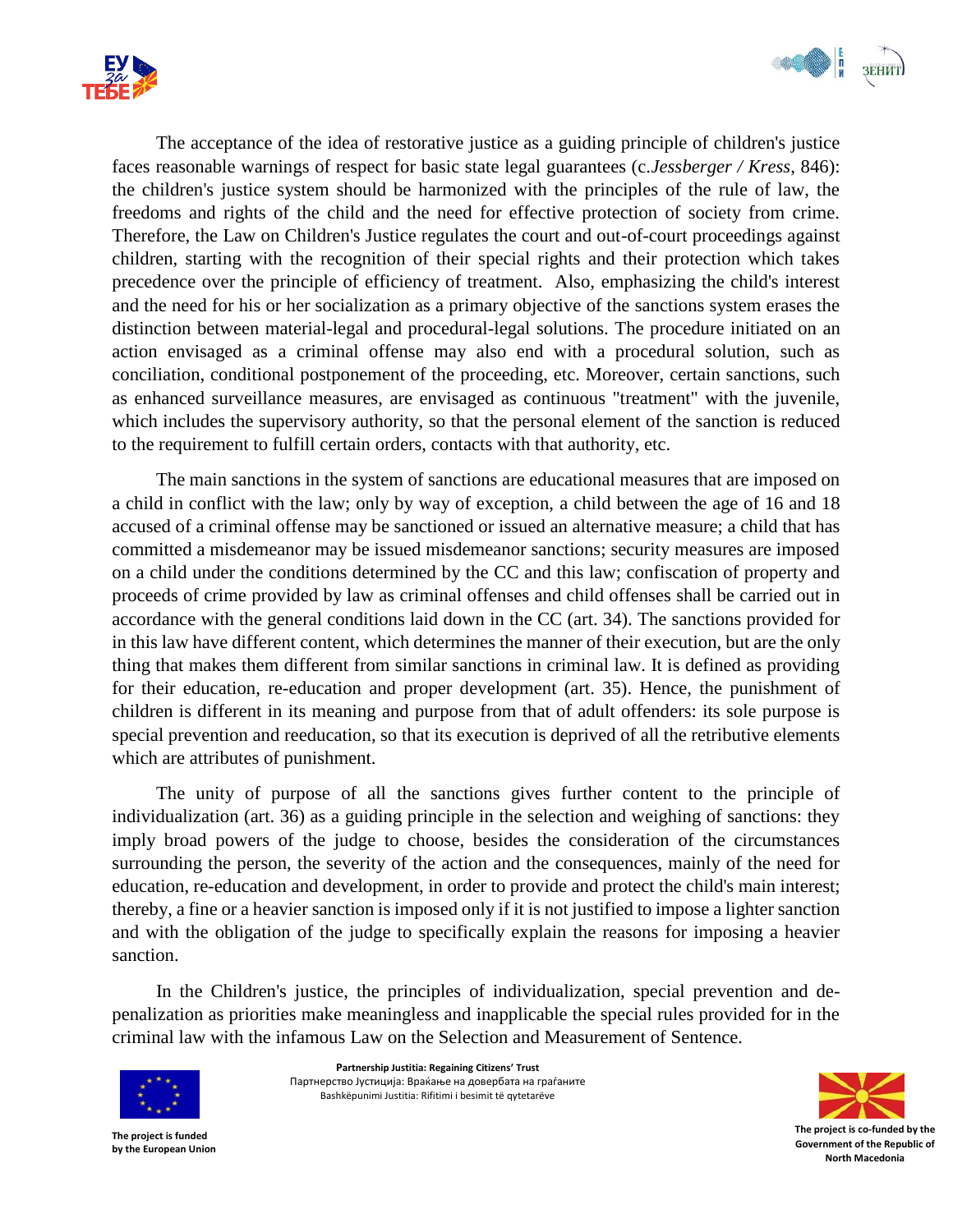



In spite of the reduction of the penalties into a single system of preventive sanctions, the issue of their consistency or inconsistency with the basic concept on which the child justice model is based remains an area needing further improvement of the children's justice system. According to the Law on Children's Justice (Art. 50), a child "criminally liable" over 16 years of age may be punished (penalties are: child custody, fine, prohibition of driving a motor vehicle and expulsion of a foreigner from the country) only if due to the grave consequences of the offense and the high level of criminal responsibility it would not be justified to impose an educational measure (under Article 51, a condition of imprisonment for children is a "high degree of criminal liability"). These solutions, which are a remnant of considering child offenders as "petty criminals", are obviously a mix of two ideas: the re-education function of child sanctions, on the one hand, and the punishment that is based on the offender's guilt. Such confusion cannot but affect the dual nature of punishment (*Schaffstein*, 461): the function of punishment is both the re-education of the juvenile, as other educational measures, and the just retribution for the offense. Many authors, especially those in the theoretical field who favor treatment rather than punishment, find that this dualism of irreconcilable ideas justifies the abandonment of punishment, which damages the child's personality and development and appears to be a direct cause of recidivism. *Heuyer*, 274).

Solutions referring to the "criminal liability" of a child over the age of 16 leave other questions open, such as whether the court should establish the existence of guilt at all times when the child is at odds with the law or only when he/she commits a more serious offense. And does that mean that in light offenses the court should not establish punitive liability, which makes it possible that the offense was not committed with intent, or negligence, when the law punishes negligence? The latter question implies the following: if the court finds that there is no intent or negligence, can it apply any sanction at all? If one accepts the thesis that guilt is only found in more serious offenses, the possibility of applying disciplinary measures, regardless of whether the child is at fault for the offense committed (based on ad absurdum), would suppose the application of an institute measure, for example, and in the ordinary case, where a legally relevant consequence is caused without negligence on the part of the offender. Therefore, the court should establish all the elements of the child's subjective attitude in conflict to the law at the age of 16 in relation to his or her offense in each case of initiation of proceedings.

When it establishes guilt (deliberate or negligent, if the negligence is punishable) for the commission of a more serious offense, the court may also impose a prison sentence on children provided other conditions are met; in other instances it is sufficient to establish the existence of such a subjective attitude of the child towards the offense, which, in addition to the intent or negligence as a psychological attitude to the action and its consequence, manifests its inappropriateness, educational neglect or deviant development.

The Law on Children's Justice takes over all previous decisions concerning the younger adult, which is a border category between children and adult offenders.



**Partnership Justitia: Regaining Citizens' Trust** Партнерство Јустиција: Враќање на довербата на граѓаните Bashkëpunimi Justitia: Rifitimi i besimit të qytetarëve

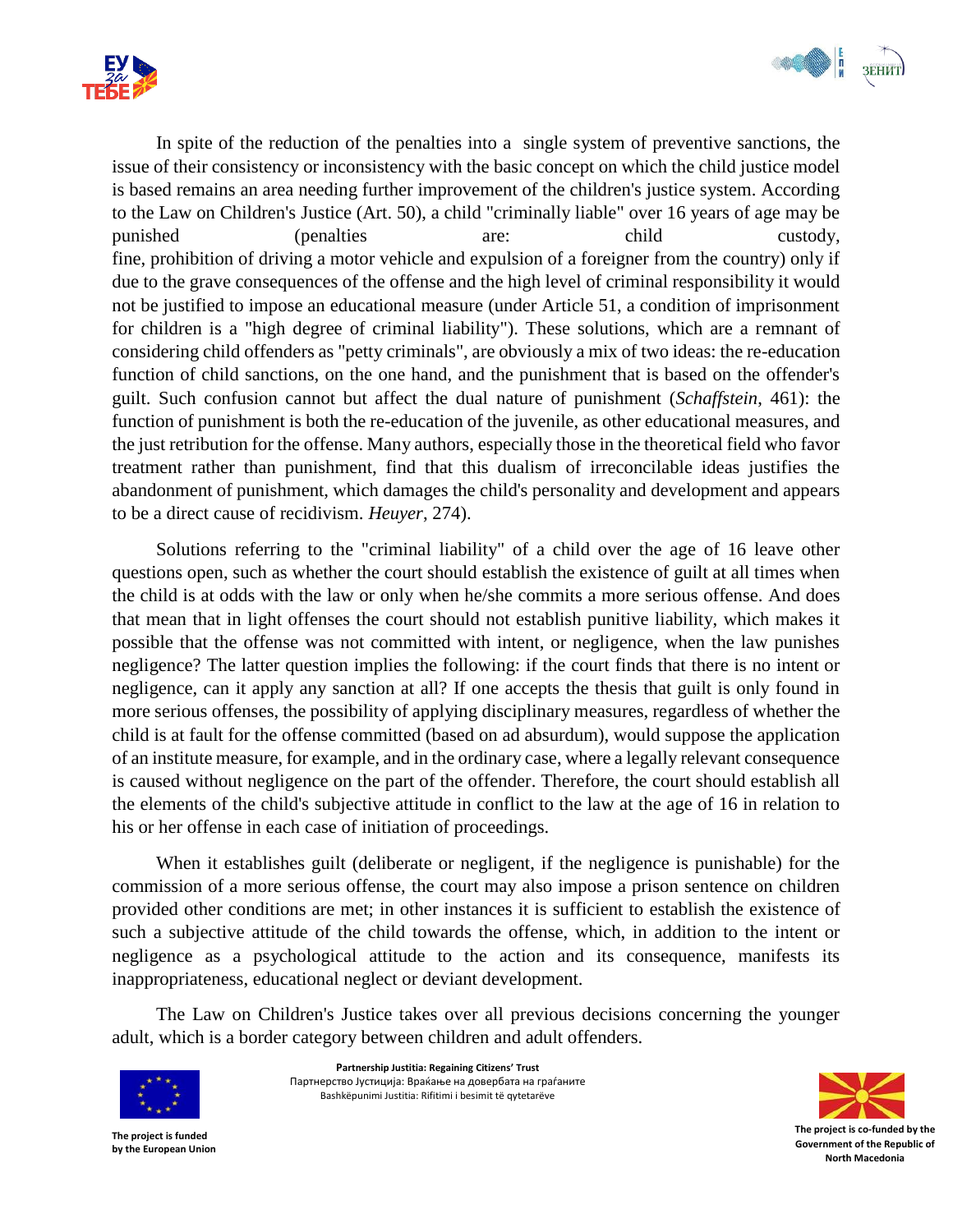



Although that category is alien to the meaning, functions and goals of the children's justice system, its association with special treatment of children with the possibility of imposing educational measures is good because it thus opens a wider breakthrough to the principles of individualization and resocialization, rather than retribution in the area of the general penal system.

The procedures for establishing the existence of circumstances relevant to the imposition of a measure against a child at risk or a sanction for a child in conflict with the law are governed by the observance of the fundamental principles referred to in international child rights documents: procedural guarantees, mandatory right to defense and representation, specialization and competence of the body applying the measure or imposing the sanction and respecting and protecting the child's personality in any form of treatment by the competent authority; situations, deinstitutionalization of treatment and the shorter duration of the institutional measures involving deprivation of liberty of a child used as a last resort.

The complex set of provisions for the protection of child victims of crime and violence and of child witnesses in criminal proceedings proves its integral approach, which rests on the view that the categories of children in conflict with the law and children at risk combine the idea that victimological and protective element is about children who need and have the right to protection, assistance and care from society, which when provided ensure prosperous future. The provisions of the Law on Children's Justice therefore guarantee the rights of these two categories and their treatment in criminal proceedings. In addition to the special guarantees of the child victim who has been damaged in the procedure, the Law regulates his or her special rights of due process protection in certain types of criminal offenses or when special care and protection is required by using special procedural measures of protection and urgency of the procedure. (art. 146-150). It is of particular importance that the Law defines the right of a child victim to a criminal offense or misdemeanor of violence or other act of violence (conflict, violent demonstrations, etc.), compensation from a special fund in the Ministry of Justice, if indemnification cannot be performed by the perpetrator (art. 151-152). This imperative provision imposes an obligation to provide such a fund within the budget of the Ministry of Justice, although it is not provided, represents grounds for filing a lawsuit for compensation of damage against the State.

The protection of children as victims and witnesses in criminal proceedings is ensured in accordance with the provisions of the Criminal Procedure Code and the Law on Witness Protection and by applying special measures to protect the child's psycho-physical integrity as needed.

In a prevention and protection-oriented system such as the children's justice system developed by the Law on Children's Justice, it is logical to incorporate the extremely important segment of child abuse prevention. It is elaborated in the law (part six) as a legislative framework for the state's obligations to organize a system of prevention, through appropriate bodies of the State Council and municipal prevention councils. By doing so, the state joins the good practices of developed countries in forming such bodies as a form of involvement of the wider society and



**Partnership Justitia: Regaining Citizens' Trust** Партнерство Јустиција: Враќање на довербата на граѓаните Bashkëpunimi Justitia: Rifitimi i besimit të qytetarëve

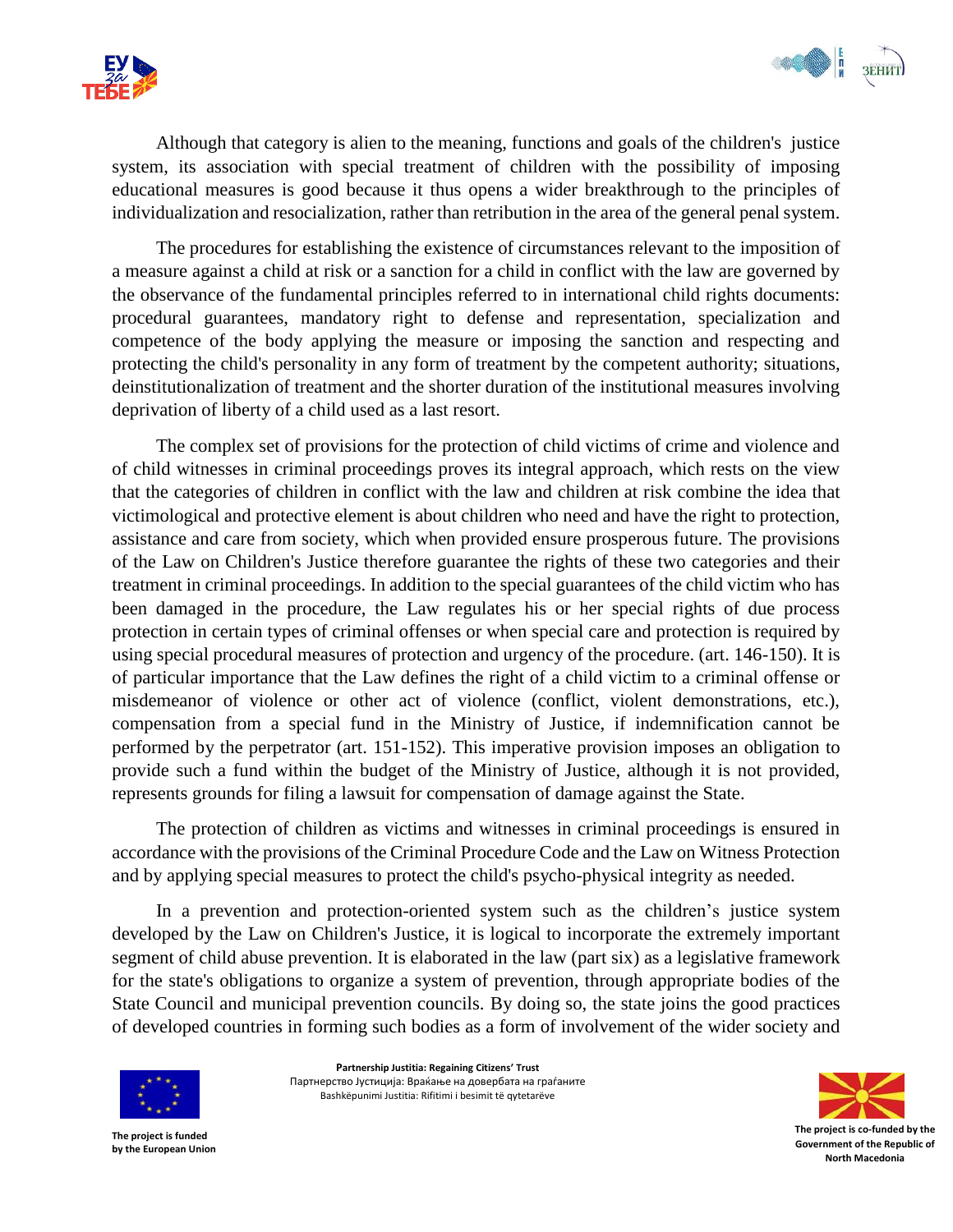



science in the formulation of criminal policy goals, means and instruments for the suppression of child abuse.

#### **1.2. Judicial Reform Strategy 2017-2022**

The children's justice system was established by the Juvenile Justice Law, upgraded to the Law on Children's Justice, but following problems still remain:

- bad material conditions,

- lack of primary education and systematic resocialization of children deprived of liberty, indicating serious concern and the need for efforts to further strengthen the rights of the child.

The strategy concludes that there is still a non-compliance with the new Law on Children with the new Law on Criminal Procedure and the EU Directives.

Therefore, it is stated that amendments to the Law on Children's Justice are needed, in the light of:

- its harmonization with other laws and EU directives,
- strengthening the protection of child victims of crime,
- entering procedural provisions regarding the course of the main hearing.
- facilitating the access of child victims to legal counsel and representation.
- establishment of a Fund for Compensation of Child Victims.

The amendments must also strengthen the mechanisms for the prevention of child abuse at the local and central level, as well as the institutional, material and functional strengthening of the State Council for the prevention of child abuse.

#### **1.3. Indicators for monitoring the implementation of the Law on Children's Justice**



**Partnership Justitia: Regaining Citizens' Trust** Партнерство Јустиција: Враќање на довербата на граѓаните Bashkëpunimi Justitia: Rifitimi i besimit të qytetarëve

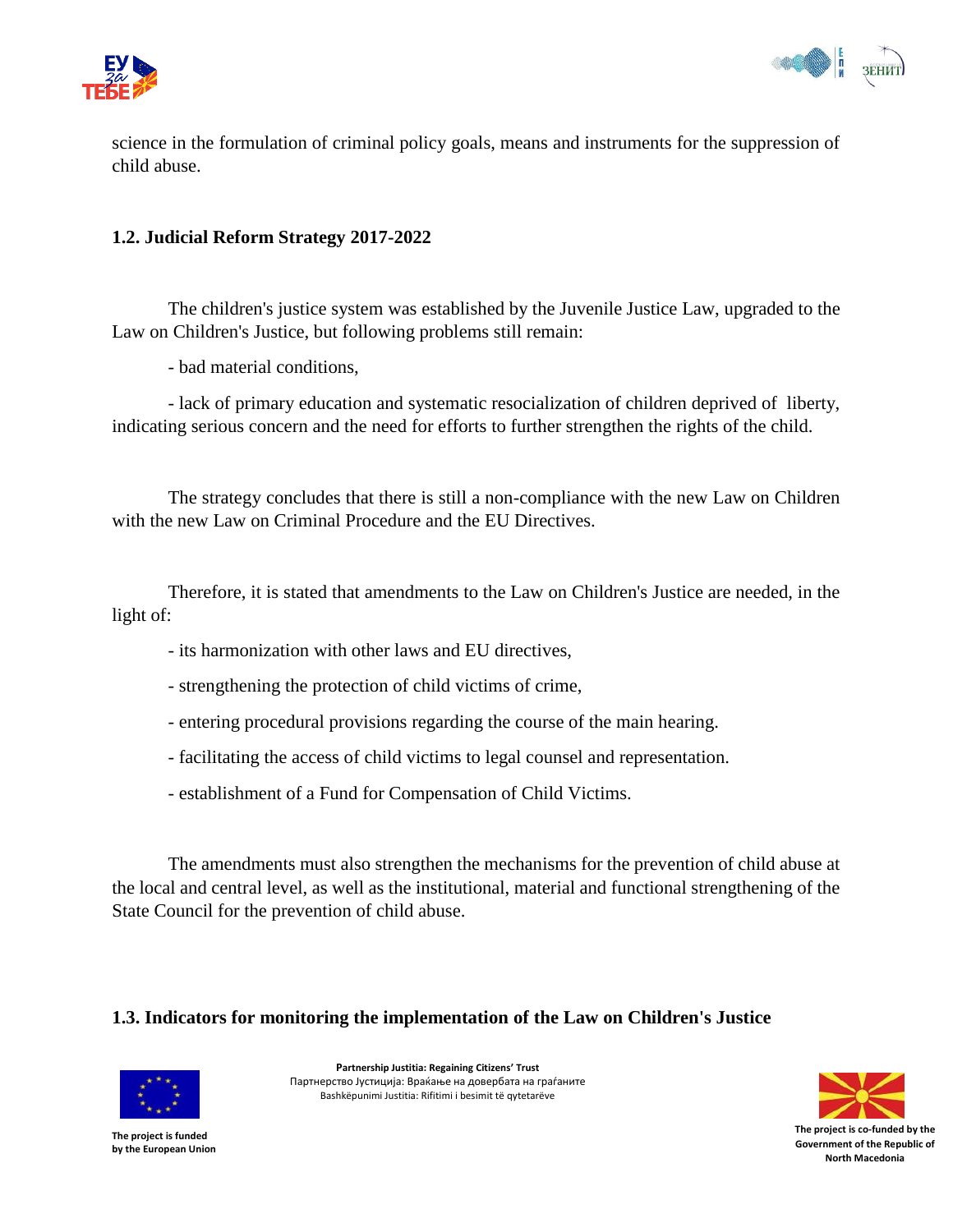



Supported by UNICEF, national experts prepared a list of 32 indicators to monitor the implementation of the Law on Children's Justice and the needs of the State Council for Children. criminal offenses collected by 63 institutions in the justice system for children, including 8 IAS, 30 CSWs, 12 Extended Jurisdiction Courts, 12 BPOs and one BPO for prosecution of organized crime and corruption crimes.

The statistical data obtained through the indicators are statistically processed and are part of the Annual Report of the State Council for Child Delinquency adopted by the Assembly of RNM.

#### **1.4. Indicators for monitoring the situation of child victims of crime**

The national authority uses a list of 43 indicators, and the data is collected from 222 institutions in the children's justice system from 30 centers for social work, 8 internal affairs sectors including 38 police stations, 133 educational institutions (primary and secondary schools) ), Center for Public Health - Skopje, 22 Basic Public Prosecutor's Offices in the Republic of North Macedonia and one Basic Public Prosecutor's Office for Prosecution of Organized Crime and Corruption Offenses and 27 Basic Courts.

The data obtained through the indicators in each area are individually processed statistically by the members of the National Body, and represent the Annual Report adopted by the Government of the RNM.

#### **1.5. Comparative analysis - proposals for amending the law on children's justice.**

For this reason and following the comments coming from the expert public, primarily from practitioners, national experts working for a long time on the children's justice system have identified the need to amend this law, which is set out in the Action Plan for the Implementation of the Reform Strategy of the judicial sector 2017-2022.



**Partnership Justitia: Regaining Citizens' Trust** Партнерство Јустиција: Враќање на довербата на граѓаните Bashkëpunimi Justitia: Rifitimi i besimit të qytetarëve

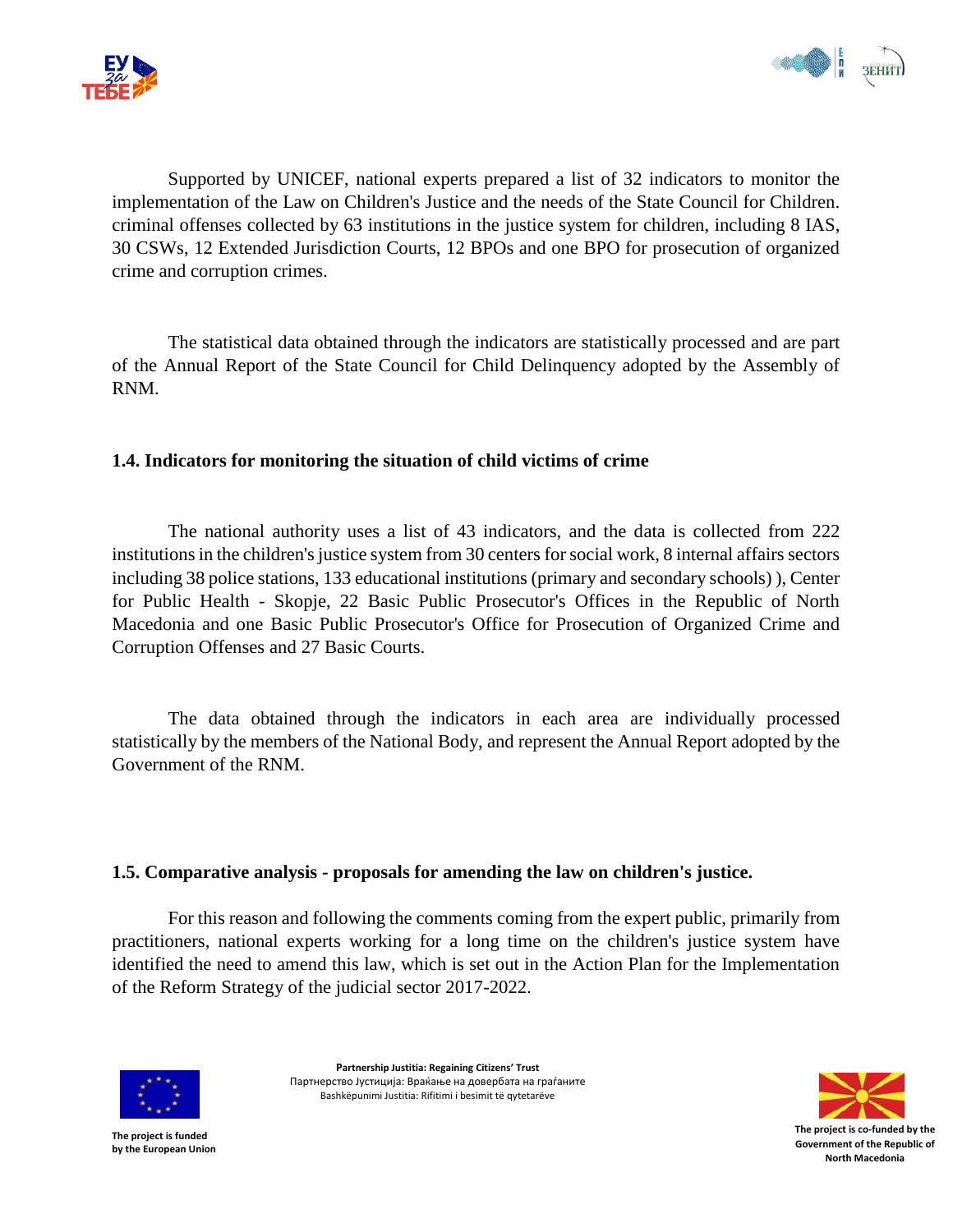



The amendments aim at:

1. Consistent adherence to the principle of the best interest of the child.

2. Alignment with recently adopted EU Directives concerning procedural safeguards for children suspected or accused in criminal proceedings

3. Strengthening the protection of child victims of crime, including measures for rehabilitation and intensified education of children.

4. Introduction of procedural provisions regarding the course of the trial - the dilemma between main hearing or trial?

5. Facilitating the access of child victims to legal counsel and representation.

6. Establishment of the Fund for Compensation of Child Victims.

7. Strengthening the mechanisms for the prevention of child abuse at the local and central level, as well as the institutional, material and functional strengthening of the State Council for the prevention of child abuse.

8. Adjusting the basic principles.

9. Promoting restorative justice-mediation and other forms of circumvention of litigation.

10. Normative regulation of the behavior and role of social protection centers.

11. Changing the material part of the institutions where children serve their sanctions .

12. Normative regulation of Free Legal Aid - ie the compensation of lawyers before the CSW and the police.

13. Entering procedural provisions regarding the course of the verbal hearing.

14. Reexamination of provisions containing restorative elements to overcome the perceived problems that prevent their more frequent application.

15. Adjusting the procedures undertaken by the CSW and strengthening its powers to enforce sanctions.

16. Promoting the Rights of Child Victims.

17. Reviewing the provisions regarding the jurisdiction to execute sanctions.

18. Introducing provisions regarding the institutional set-up of the CEF.

19. Facilitating the indemnification procedure.



**Partnership Justitia: Regaining Citizens' Trust** Партнерство Јустиција: Враќање на довербата на граѓаните Bashkëpunimi Justitia: Rifitimi i besimit të qytetarëve

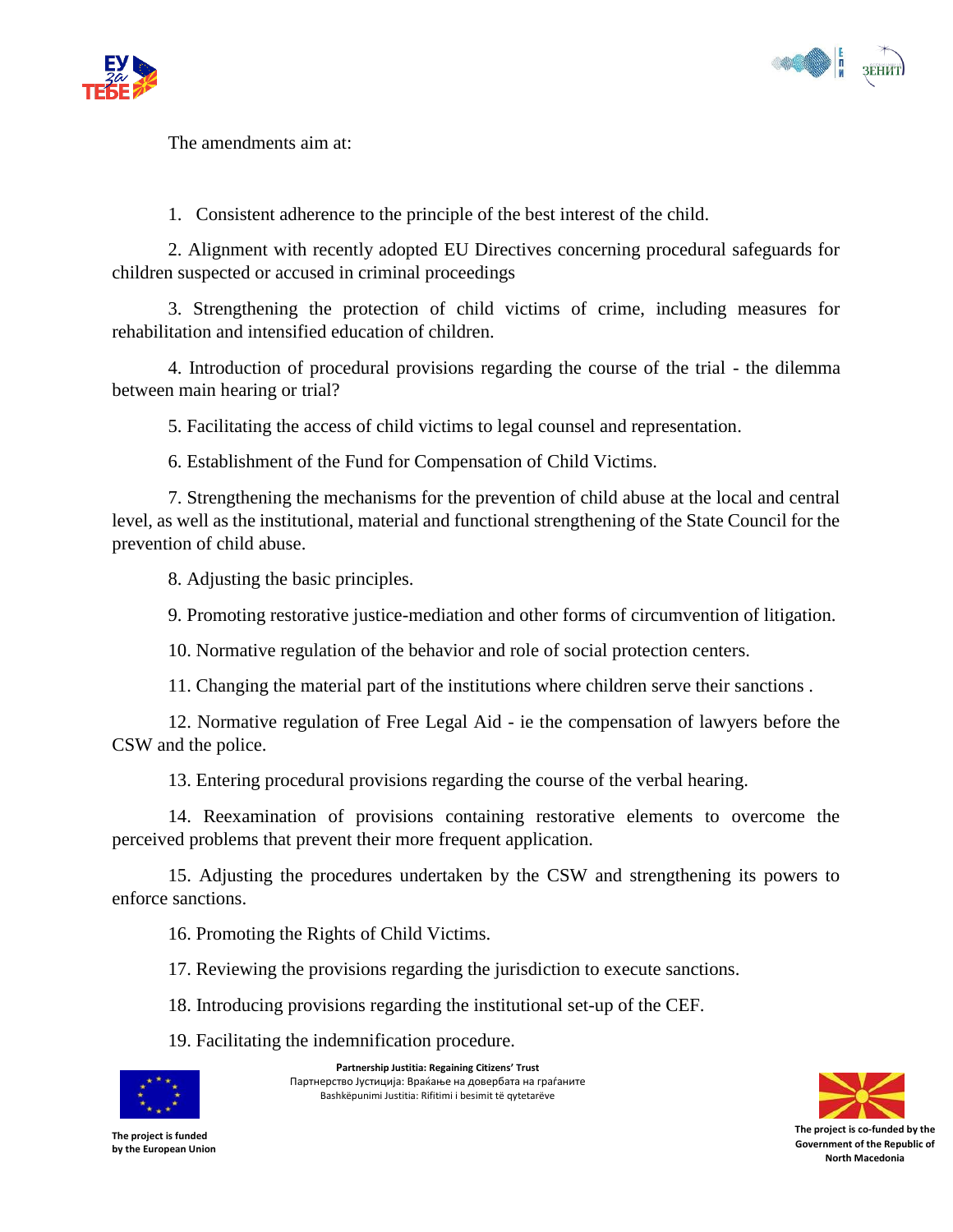



20. Functional strengthening of the State Council and mechanisms for the prevention of child abuse.

It is also necessary to transpose the relevant EU directives:

- o European Parliament Directive EU 2016/800 on the procedural guarantees of children suspected or accused in criminal proceedings, including the directives referred to in this Directive:
- o Directive 2012/29/EU of the European Parliament and of the Council of 25 October 2012 establishing minimum standards on the rights, support and protection of victims of crime, and replacing Council Framework Decision 2001/220/JHA
- o Directive 2013/48/EU of the European Parliament and of the Council of 22 October 2013 on the right of access to a lawyer in criminal proceedings and in European arrest warrant proceedings, and on the right to have a third party informed upon deprivation of liberty and to communicate with third persons and with consular authorities while deprived of liberty
- o Directive 2010/64/EU of the European Parliament and of the Council of 20 October 2010 on the right to interpretation and translation in criminal proceedings
- o Directive 2012/13/EU of the European Parliament and of the Council of 22 May 2012 on the right to information in criminal proceedings
- o Directive (EU) 2016/343 of the European Parliament and of the Council of 9 March 2016 on the strengthening of certain aspects of the presumption of innocence and of the right to be present at the trial in criminal proceedings
- o Directive (EU) 2016/1919 of the European Parliament and of the Council of 26 October 2016 on legal aid for suspects and accused persons in criminal proceedings and for requested persons in European arrest warrant proceedings

# <span id="page-25-0"></span>ANNEX 2

Olja Ristova, MA Judge at the Basic Criminal Court Skopje 11.12.2019

# **Criminal Procedure Law**

10. It is recommended to introduce a practice whereby the public prosecutor will be required to submit all evidence to the defense at the very beginning of the proceedings. Although this obligation does not derive from the Criminal Procedure Code, it derives from



**Partnership Justitia: Regaining Citizens' Trust** Партнерство Јустиција: Враќање на довербата на граѓаните Bashkëpunimi Justitia: Rifitimi i besimit të qytetarëve

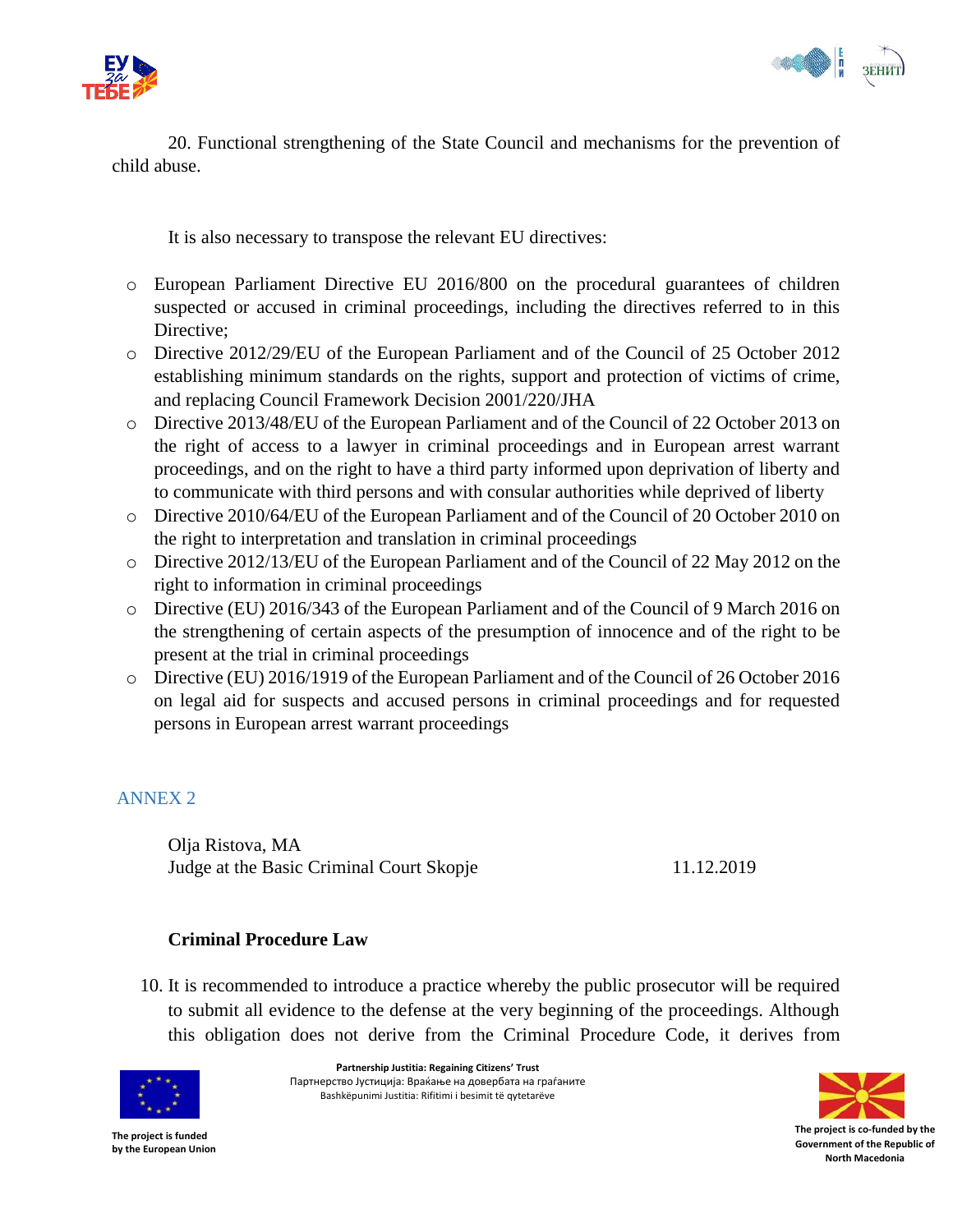



international agreements ratified and signed by the Republic of North Macedonia which are an integral part of domestic law.

- 11. It is advisable to approach a plea bargain whenever the prosecution has solid evidence in the case.
- 12. Amendment of the provisions of the Code of Criminal Procedure in the part of summary proceedings for the compulsory notification of the defendant when the investigation is initiated or the evidence is collected.
- 13. Legal changes are also needed regarding the recording of the court hearings without the obligation to prepare minutes.
- 14. Strengthening the capacity of the courts by employing a large number of professional staff to improve the quality of judges' work.
- 15. Tracking and detecting key issues that delay court hearings as bases for training of judges on case management in order to increase their efficiency.
- 16. Strengthening the management of the courts in order to ensure a proper distribution of judges and judicial services by departments to increase efficiency in case handling.
- 17. Regularly upgrading the ACCMIS system according to the daily needs of all its users.
- 18. The members of the Judicial Council shall be in constant communication with the judges of the courts for which they are competent in order to properly ascertain the problems of the judges affecting the evaluation of their work.
- 19. It is recommended to reevaluate the work of judges and public prosecutors, rather than vetting, which will cover all judicial / prosecutorial experience and would be carried out by expert and independent persons who are undoubtedly knowledgeable about how judges and public prosecutors act.

# **Criminal Code**

- 1. It is recommended to adopt a guideline for the alignment of the case law on the determination of the type and amount of the criminal sanction.
- 2. Intensive training of judges on the application of the Probation Law as co-operation with the probation service enables a proper individual approach to the sanction for each defendant.
- 3. Amendment of the provisions on protective supervision in the Criminal Code in order to increase the type of measures that the court will impose in order to reduce the number of recidivists.



**Partnership Justitia: Regaining Citizens' Trust** Партнерство Јустиција: Враќање на довербата на граѓаните Bashkëpunimi Justitia: Rifitimi i besimit të qytetarëve

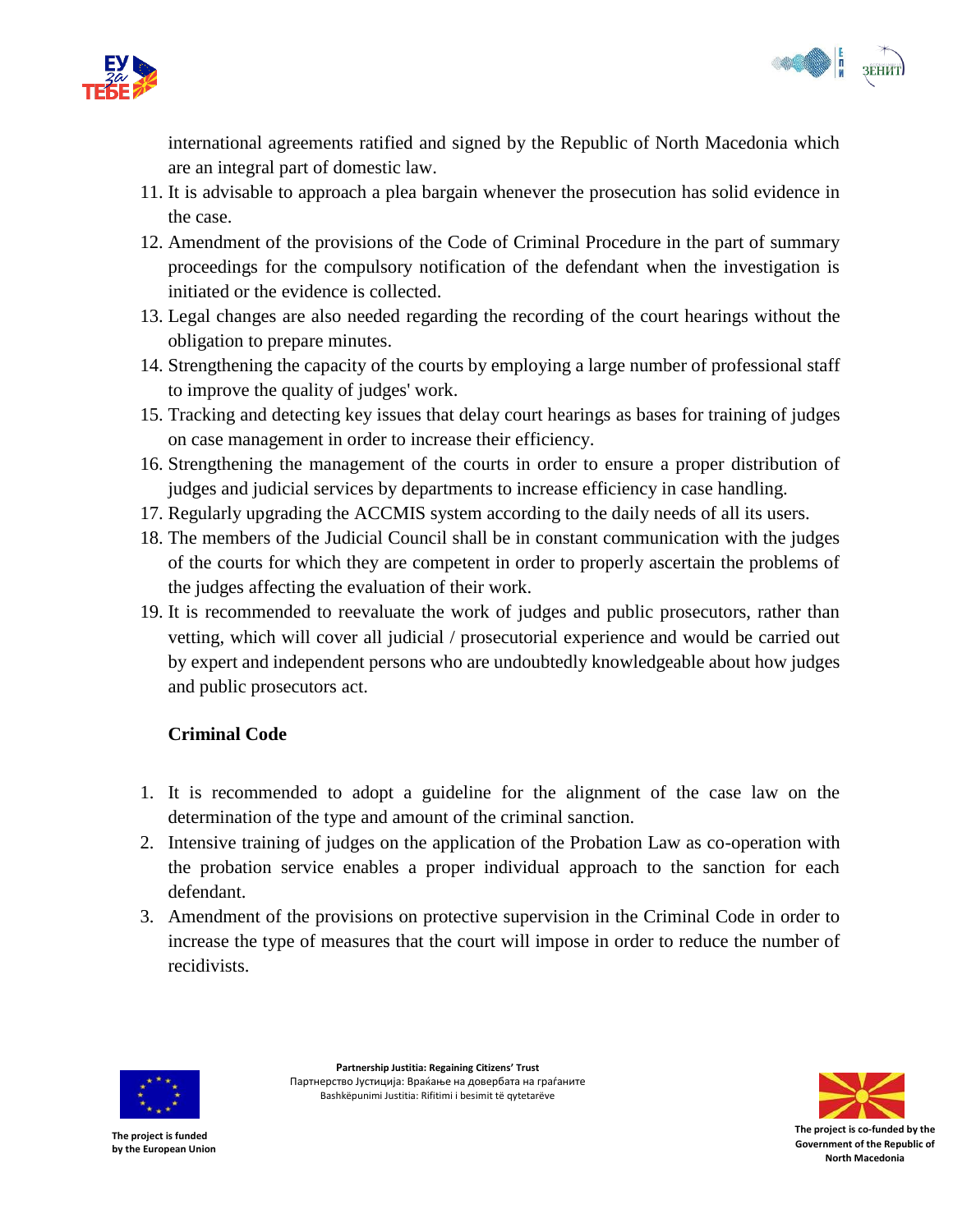



<span id="page-27-0"></span>ANNEX 3

# **Antoaneta Dimovska, judge at the Basic Civil Court.**

## **Civil Law Reform**

Selection of judges with integrity, credibility and knowledge.

**This is the first prerequisite for any reform of the judiciary, without such a thing there is no quality in the judiciary and everything else that will be proposed is meaningless. But the fact is that there are many judges who are dedicated to their work and throughout this period have resisted to various influences and attempts to be discredited.**

Having regard to the case law since the independence of the Republic of North Macedonia so far, the following may be concluded:

The Courts of Associated Labor which were in charge of labor disputes were abolished, with a major reform in 1996 with the abolition of the District Commercial Courts and the Commercial Court of the Republic of Macedonia. This reform established the following basic courts: courts of first instance, the Courts of Appeal Skopje, Bitola, Stip and the Supreme Court. The Administrative Court and the Higher Administrative Court and the Court of Appeal in Gostivar were established later.

All of this contributed to the delay in processing cases, though for objective reasons, it also turned out that the reform itself was not supported by a staffing and technical equipment that further affected the delay. Namely, the overall jurisdiction of the first instance proceedings was transferred to the Basic Courts, without being staffed or technically equipped.

This continued to this day.

**1. Courts are not technically equipped and staffed to comply with their legal obligations.**

#### **2. Amendments to the Law on Civil Procedure.**

The Law on Civil Procedure made the audio recording of hearings mandatory. However, the courts are not fully technically equipped and the existing equipment in most of the courtrooms



**Partnership Justitia: Regaining Citizens' Trust** Партнерство Јустиција: Враќање на довербата на граѓаните Bashkëpunimi Justitia: Rifitimi i besimit të qytetarëve

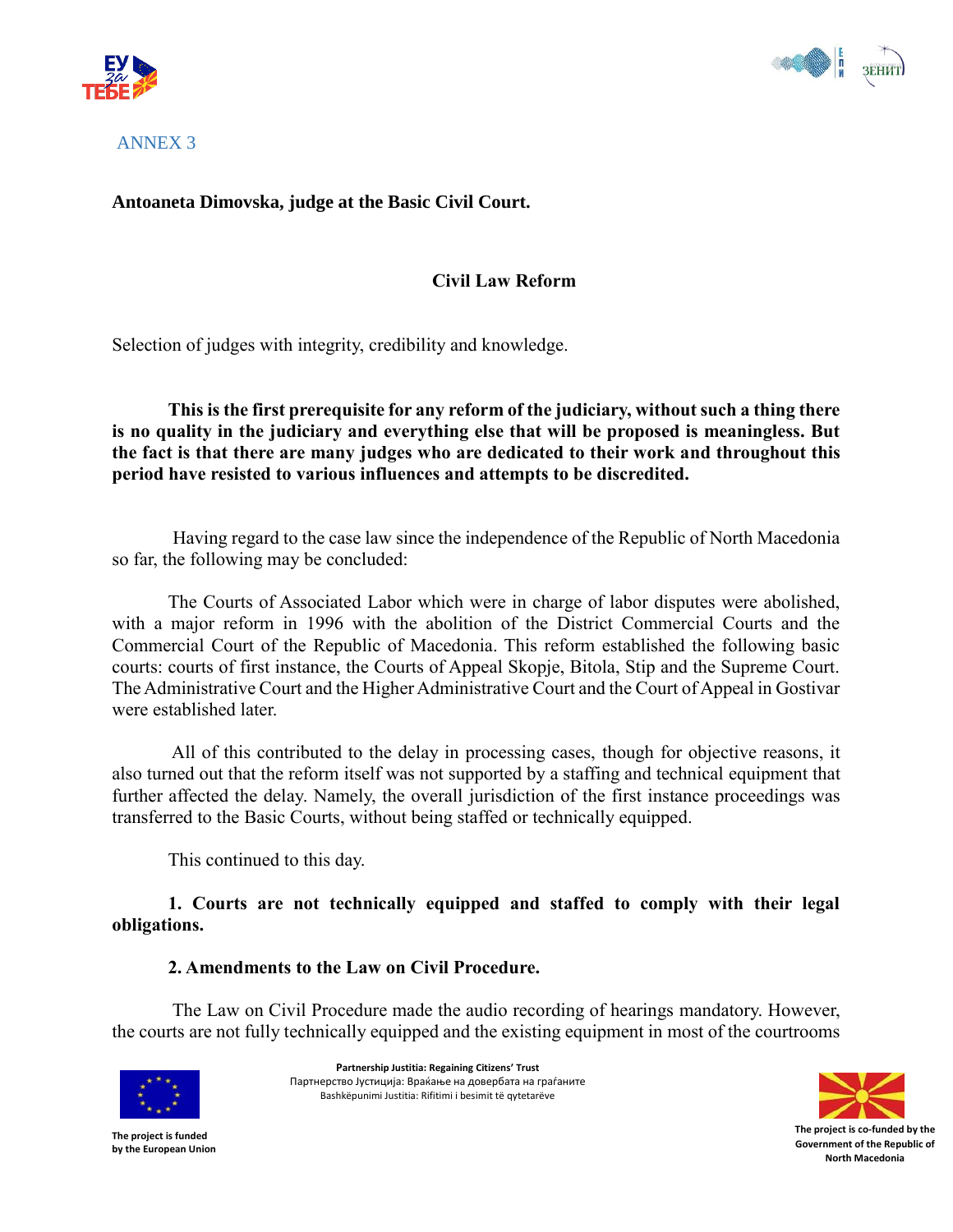



is malfunctioning and inadequate. This is because the equipment itself is not designed to work for so many working hours and with such a capacity as it does.

The 2005 Civil Procedure Act was a law that made positive progress in terms of speeding up proceedings and abandoning the investigative principle but did not interfere with the court's obligation to properly establish the factual situation.

With the 2010, 2011, and 2005 amendments to the LCP, the law has undergone changes that have not improved its quality, according to all civil law professionals, has led to a decline in the quality of justice.

The reasons for this are the following changes:

The expert examination, in accordance with the amendments to the 2010 Law on Civil Procedure in Article 235, paragraph 1, establishes that the court will give expertise as evidence, if the party accompanies the lawsuit with the expert finding and opinion.

Such a statutory provision is completely contrary to all the provisions concerning the evidence, the stage for proposing it and contrary to the whole purpose for which this evidence is produced.

Namely, the expertise evidence used to be presented in accordance with Article 235, when expert knowledge was not available to the court to establish or dismiss a fact. This legal provision fully expresses the essence of the expert evidence. The amendment of Article 235, paragraph 1, completely changed the substance and meaning of the expert evidence.

First, when submitting a lawsuit, the party "needs to know" which facts will and will not be disputed for the defendant. So for example, in the case of a claim for damages, the plaintiff would have to draw up a traffic expert report as he could not know whether the defendant would dispute the blame for the accident although it may not have been at all disputed before the claim was filed. The defendant shall, on the other hand, furnish an expert opinion in response to the complaint or the court within the meaning of Article 235 2 2 shall order an expert witness in writing if it considers that there are likely facts or circumstances for which it cannot obtain the expert finding and opinion.

Let's start from the very essence of what expertise means. Experts are a means of evidence, and expertise is a function (activity, job, task) of the expert. An expert is a person who has expert knowledge in a particular area that the court does not possess. Expertise ends with a finding and an opinion, but it doesn't always have to be that way. Namely, it can be a complex expertise, so one expert can present a finding, that is, to determine the facts, and another expert can present an opinion.

According to the law, the court evaluates each evidence individually and all the evidence



**Partnership Justitia: Regaining Citizens' Trust** Партнерство Јустиција: Враќање на довербата на граѓаните Bashkëpunimi Justitia: Rifitimi i besimit të qytetarëve

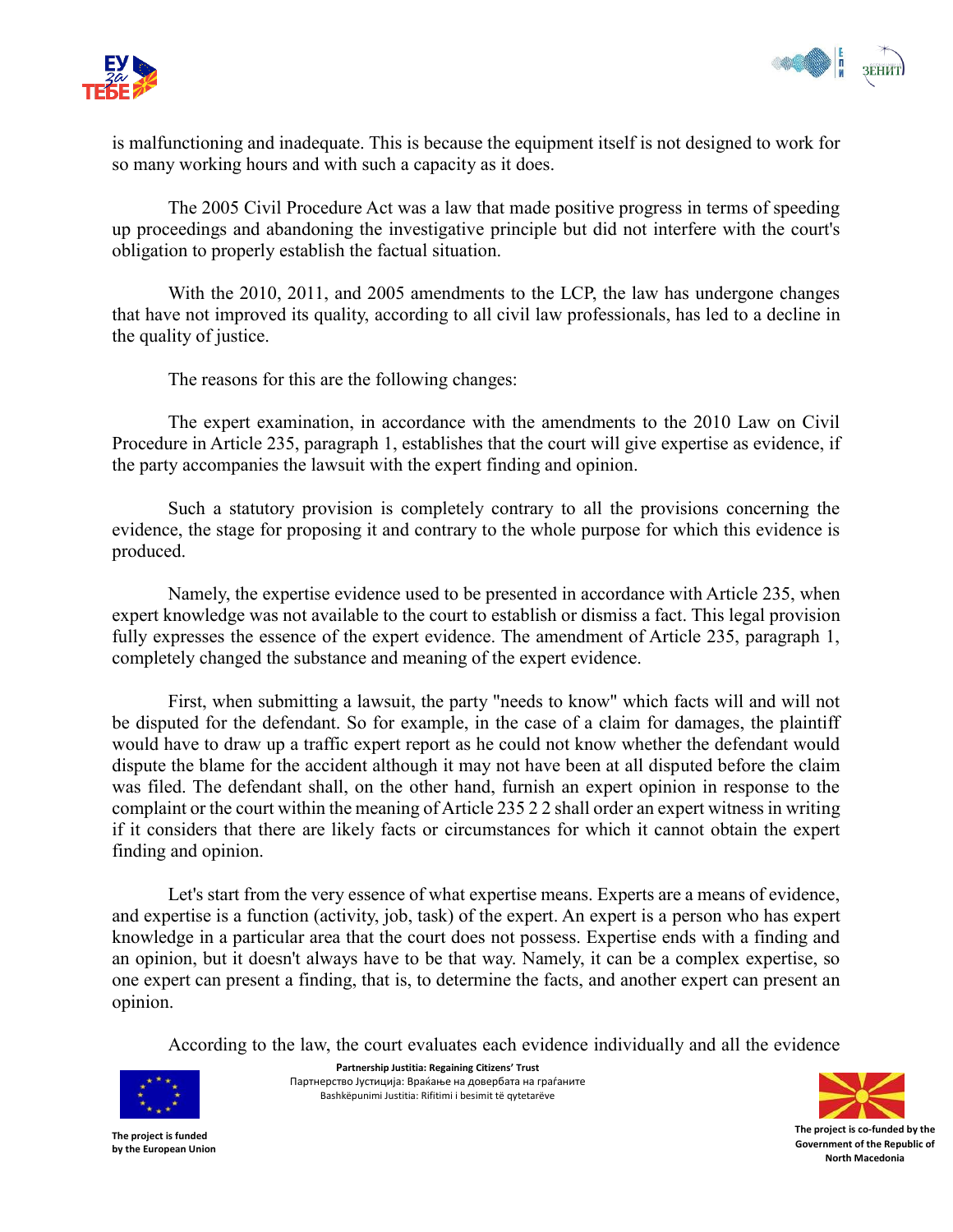



together, which means that the court can establish a different factual situation than the one presented by the expert, using the actual expertise. For example, the expert described in detail a person's movement, what action he/she took at a certain point, but erroneously concluded that the defendant was guilty of a car accident because the action he/she took was contrary to the law. Specifically, the defendant was driving at a permitted speed, responding in a timely manner to the traffic accident, but was currently under the influence of alcohol and this made the expert conclude that the defendant was guilty of the accident.

Let's get back to the specific topic. Why the current legal solution regarding the expert witness is at odds with its very essence. Because expert opinion is required when the court has no knowledge of a particular area, and the current legal remedy means that the party has to assume which facts the court will not be able to establish without expert opinion. Abandoning this definition in the law does not change the essence of the expertise. It remains the same, but the law completely overrides it.

On the other hand, the obligation of the parties to submit an expert opinion on the lawsuit, ie the response to the lawsuit from the beginning puts this evidence in a different position from the other evidence that may be offered at the preparatory hearing. It contradicts the very essence of the preparatory hearing in which precisely the disputed facts are discussed and for which the parties propose evidence. If, at a preliminary hearing between the parties, it is agreed that a fact is not disputed, then the expert opinion submitted in the lawsuit to establish that fact is absolutely unnecessary.

The statutory decision under Article 235 2 2 of the LCP if the party is likely to have facts or circumstances that do not enable it to obtain the expert finding and opinion, the court shall order the expertise in writing, bringing the expert evidence in "an unequal position."

Specifically, when one party delivers an expert opinion, he or she gives directions on the facts to be established, whereas if the court orders the expert opinion, the court will always give the expert the circumstances under which the expert opinion should be drawn up. In its order, of course, the court will always be able to ask the expert for a finding and opinion also on the circumstances which the court considers that should be established. This already calls into question the principle of equality of arms.

The impartiality of the expert who draws forensic expertise at the request of the client will always be questioned, unlike the expertise ordered by the court. Of course, many will say that the expert's integrity plays the most important role, but court practice denies this. Every day we come across expert report that are diametrically opposed. It can be concluded therefore that most of the expert reports are at the wish of the parties and that ta supra expertise is prepared in almost every case. When it says that the expert report is prepared to comply with the party, it does not mean that the party insists for the report to contain facts which will benefit the plaintiff or the defendant depending on who requested the expert opinion. Namely, the expert somehow "naturally" concludes that this is how the expertise should be prepared. This is again confirmed by the fact that there are diametrically opposed expert reports about the same factual situation. Of course many will say that the expert only gave his opinion because this is how he sees things, but this is



**Partnership Justitia: Regaining Citizens' Trust** Партнерство Јустиција: Враќање на довербата на граѓаните Bashkëpunimi Justitia: Rifitimi i besimit të qytetarëve

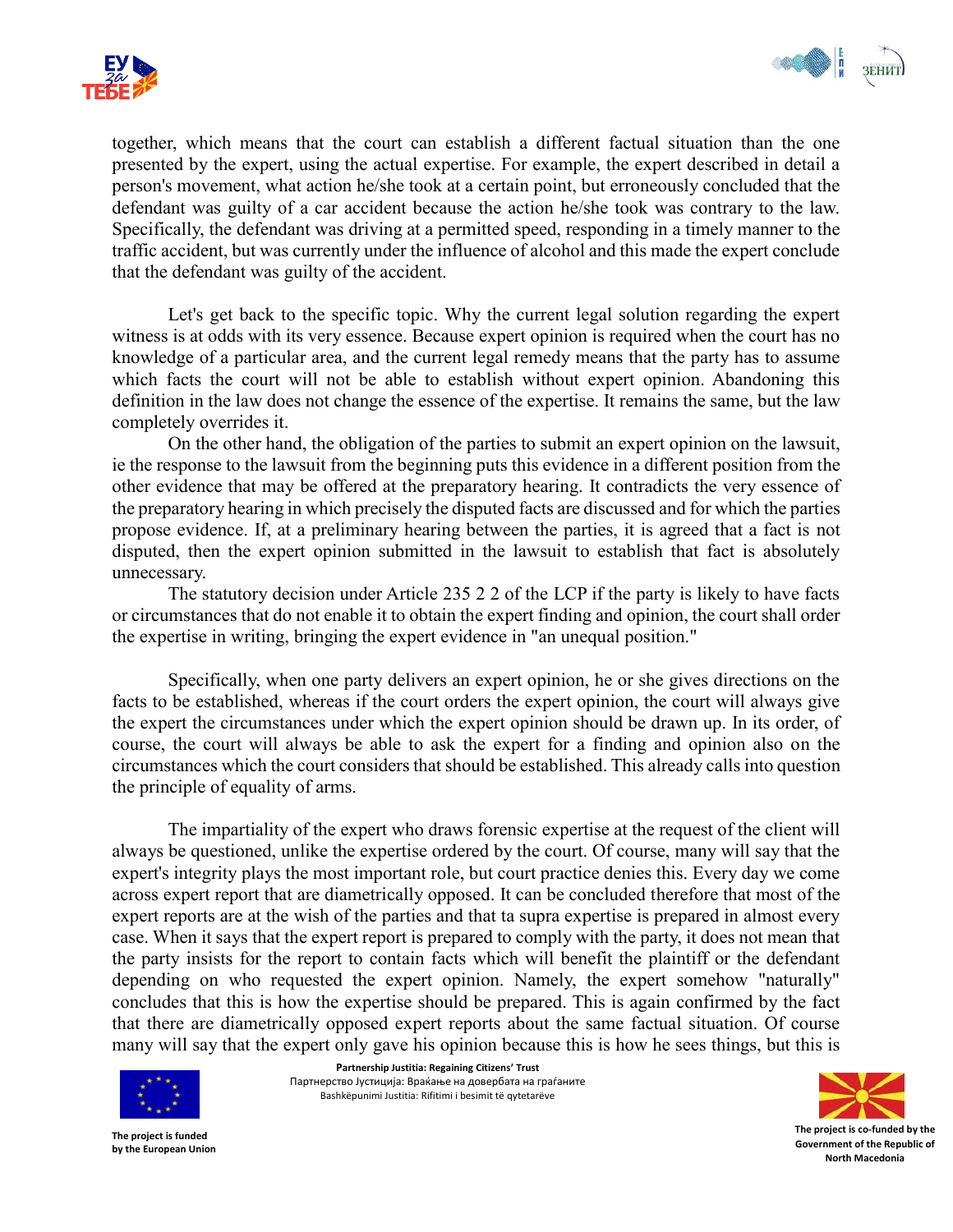



simply not the case. The need for so many expert supra reports points to the above conclusion that lately there has been a lack of professional staff able to produce quality expert reports. However, both judges and lawyers we discussed this issue with, were unanimous Expert reports are prepared to satisfy the party that asked for it.

The court's failure to provide guidance on the circumstances to the expert preparing the expertise may bring to a situation in which expert "might be the ones to reach the verdict". Let us take again the expertise. Almost without exception, any expertise in which the expert makes a contribution to each of the participants in a traffic accident finishes with the conclusion on the share of each party in the accident. Even if the other party submits an expert report that identifies identical traffic failures, the conclusion differs from the given percentage. This is the least speaking inadmissible. One cannot ignore the fact that even when the judges would order an expertise some of them insisted that the experts determine the percentage as well, which would also mean that they would take the decision. This, however, does not justify the existing legal provision.

Submitting an expert opinion with the lawsuit or with response to the lawsuit does not eliminate the cases in which the expert should be excluded, as in many cases the expert is unaware of the existence of reasons that may lead to his exclusion. This would be all avoided if the court ordered the expertise.

#### **Issues with expertise in general**

It is necessary to mention some expertise issues that have existed in court practice for years, irrespective of whether the expertise was prepared or ordered by the court or the party.

The first problem is the non-detection of the disputed issues in terms of whether they are disputed as a factual or legal issue.

Experts are often asked to answer legal questions, which is not only inadmissible, but also against the law.

It happens that the court asks whether the plaintiff has the right to "own something", "whether the defendant owes anything" or other. This is almost a rule when the parties submit their own expert opinion. The judge seems to be replaced by the expert.

Disputed issues are identified by the court in the preparatory hearing. The court is bound to encourage the parties to disclose all decisive facts and to propose evidence to establish them. This means that the preparatory hearing must not be reduced to merely keeping the lawsuit and to the response to the lawsuit, but all aspects of the dispute must be substantially discussed. This requires good preparation by the court, but also by the parties or their proxies. At this stage, legal issues should also be raised, that will affect the presentation of evidence.

#### **Super expertise as a legal solution**



**Partnership Justitia: Regaining Citizens' Trust** Партнерство Јустиција: Враќање на довербата на граѓаните Bashkëpunimi Justitia: Rifitimi i besimit të qytetarëve

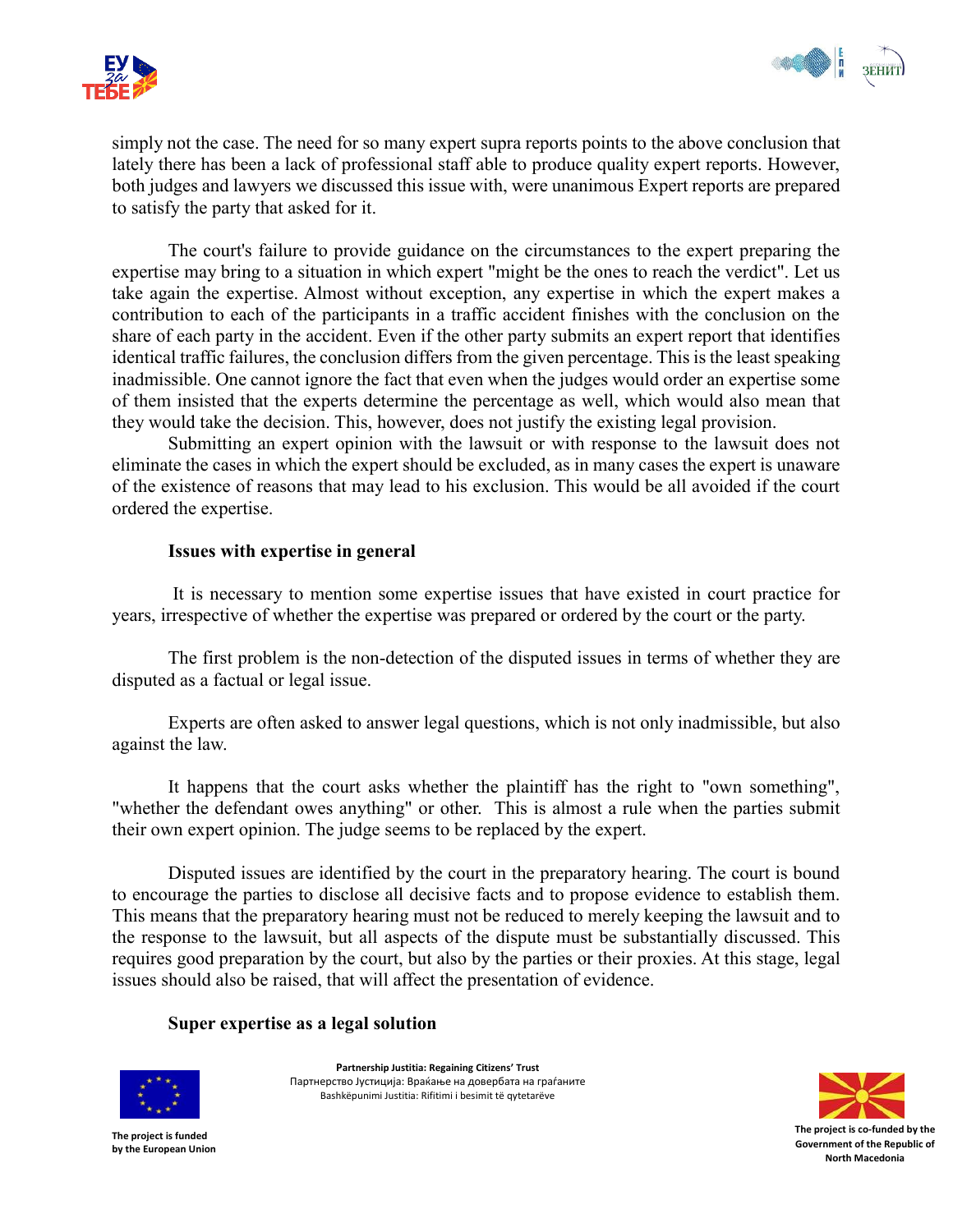



Super expertise is also problematic as a legal solution. Pursuant to Article 246 paragraph 2 of the LLP, when the experts' findings disagree substantially, or the finding of one or more experts is unclear, incomplete or inconsistent in itself or with examined circumstances, and those deficiencies cannot be eliminated by re-examination of the expert witnesses, the court may order a super-expertise within the time limits specified in Article 245 paragraph 1 of the CPC.

The application of this provision means that the court can, but does not, order a superreport. First, there is inconsistency in the legal terminology itself because in the cases referred to in Article 235 paragraph 2 the law operates with the term "shall order", and in this case it says "shall determine". Such inconsistency in the use of terminology does not cause a problem as much as the inaccuracy of the provision itself, saying that "the court may order a super expertise".

The question arises as to how the court can decide to order an expertise or not if the expertise is ordered when the findings do not substantially comply, or the findings of one or more expert witnesses are unclear, incomplete or contradict internally or with examined circumstances, and those deficiencies cannot be eliminated by re-examining the experts. Does this mean that the court can accept some of the expert evidence as evidence from which legally relevant facts can be established, because it is prepared based on reliable facts and evidence, etc., and the other expert report was not prepared in the same way. However, practice shows that in 100% of cases where the expert findings do not substantially agree, the court orders the super expertise. Even more, the parties themselves who have submitted the expert opinion propose that the court should not attempt to reconcile them because they know in advance that the expert witnesses will not comply. In fact, every judge knows this from personal experience.

The super expertise raises the same questions as the expertise ordered by a court as per Article 235 З 2 of the CCP, ie whether the super expertise brings us into a situation in which the court asks the expert to express himself also on the circumstances the court considers he should. Of course, the court when ordering the supra-expertise, may ask the expert to give a statement on other circumstances, besides those of the parties. The law does not prohibit it, and the court is obliged to take care of all disputed issues, and in this particular case the court has no expert knowledge about.

We are now back to the beginning where the court may still order an expert opinion and "seek the truth", under certain assumptions. The parties should submit two expert opinions with findings that are not substantially in agreement, or the finding of one or more expert witnesses is unclear, incomplete or inconsistent in itself or with the circumstances examined, and these deficiencies cannot be eliminated by re-examining the experts.

#### **The inspection as a problematic legal solution**

The foregoing almost fully applies to the inspection. Article 212 of the LLP stipulates that inspections are undertaken only upon the motion of a party when the establishment of a fact or clarification of a circumstance requires the immediate observation of the court. The inspection may also be performed with the participation of expert witnesses provided by the party who proposed the inspection.



**Partnership Justitia: Regaining Citizens' Trust** Партнерство Јустиција: Враќање на довербата на граѓаните Bashkëpunimi Justitia: Rifitimi i besimit të qytetarëve

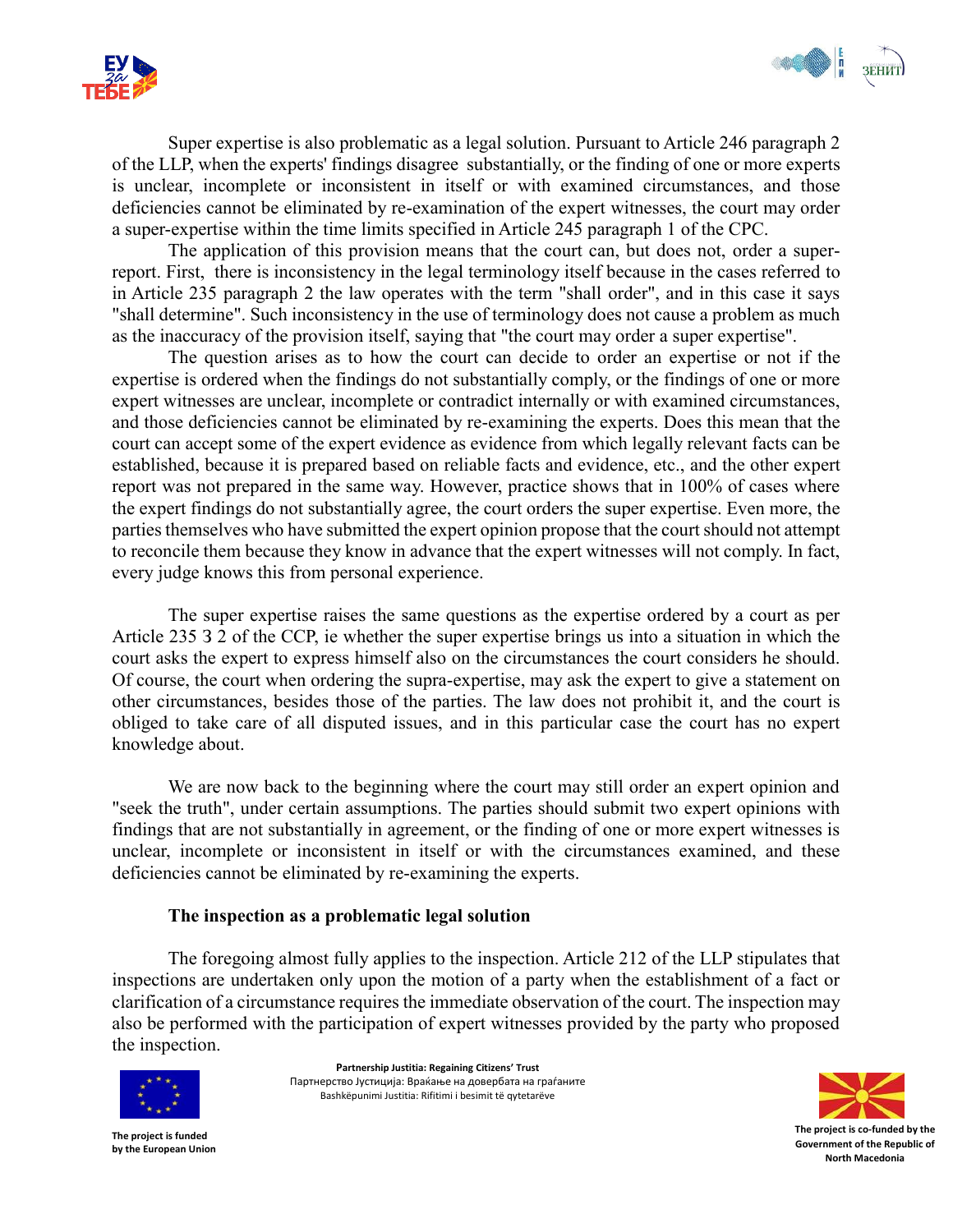



What does this specifically mean?

That the party is the one that knows whether the court needs direct note, which is absurd, and even worse the party is the one that knows whether besides the direct note the court needs the help of an expert.

Regardless of whether the investigative principle has been abandoned, the inspection is an evidence that the court must decide whether to present it with or without the presence of an expert. This is for the simple reason that only the court knows whether it needs direct note or not.

Certainly, the party may also propose an inspection, and the court will decide whether it is needed, and this is for the sole reason that the court is the only one that knows if it is needed or not.

#### **Reasons for amending the Law on Litigation Procedure in the area of expertise**

Anyone who has practiced the Law on Litigation Procedure daily knows that the amendments to the 2010 Law on Litigation Procedure when the Chapter XXVII was amended in the field of evidence inspection and expertise knows that this amendment seeks to accelerate litigation.

Has this been achieved?

Absolutely not. Most of the cases end up with super expertise, but there are other phases of the procedure that do not take place so quickly. When a defendant receives a complaint accompanied with an expertise, he usually refers immediately to an expert for the preparation of an expert opinion and in almost 100% of the cases the time limit set by the court for filing a complaint is not sufficient to respond to the expert complaint. The defendant will then file a response to the claim and evidence that he has approached the expert to produce an expert opinion but has not been prepared because of the lack of time. The court being bound by the deadlines stipulated in Article 271 of the LLP is obliged to schedule a preparatory hearing within 8 days and to hold it within 50 days from the date of scheduling. This means that the court and the parties know in advance that it is likely that the expert opinion will be delivered shortly before the preparatory hearings or at the preparatory hearing itself, which of course leads to the adjournment.

Upon receipt of the expert report submitted by the defendant, the plaintiff will give the observations the same as the defendant to the expertise submitted by the plaintiff. Once the expertise of the defendant is received, the observations will be made, and the plaintiff will give a statement. The statement often means consultation with the expert who has produced the expert report, which does not imply that he will follow the deadlines in which the court schedules the hearings, which in turn leads to a new adjournment.



**Partnership Justitia: Regaining Citizens' Trust** Партнерство Јустиција: Враќање на довербата на граѓаните Bashkëpunimi Justitia: Rifitimi i besimit të qytetarëve

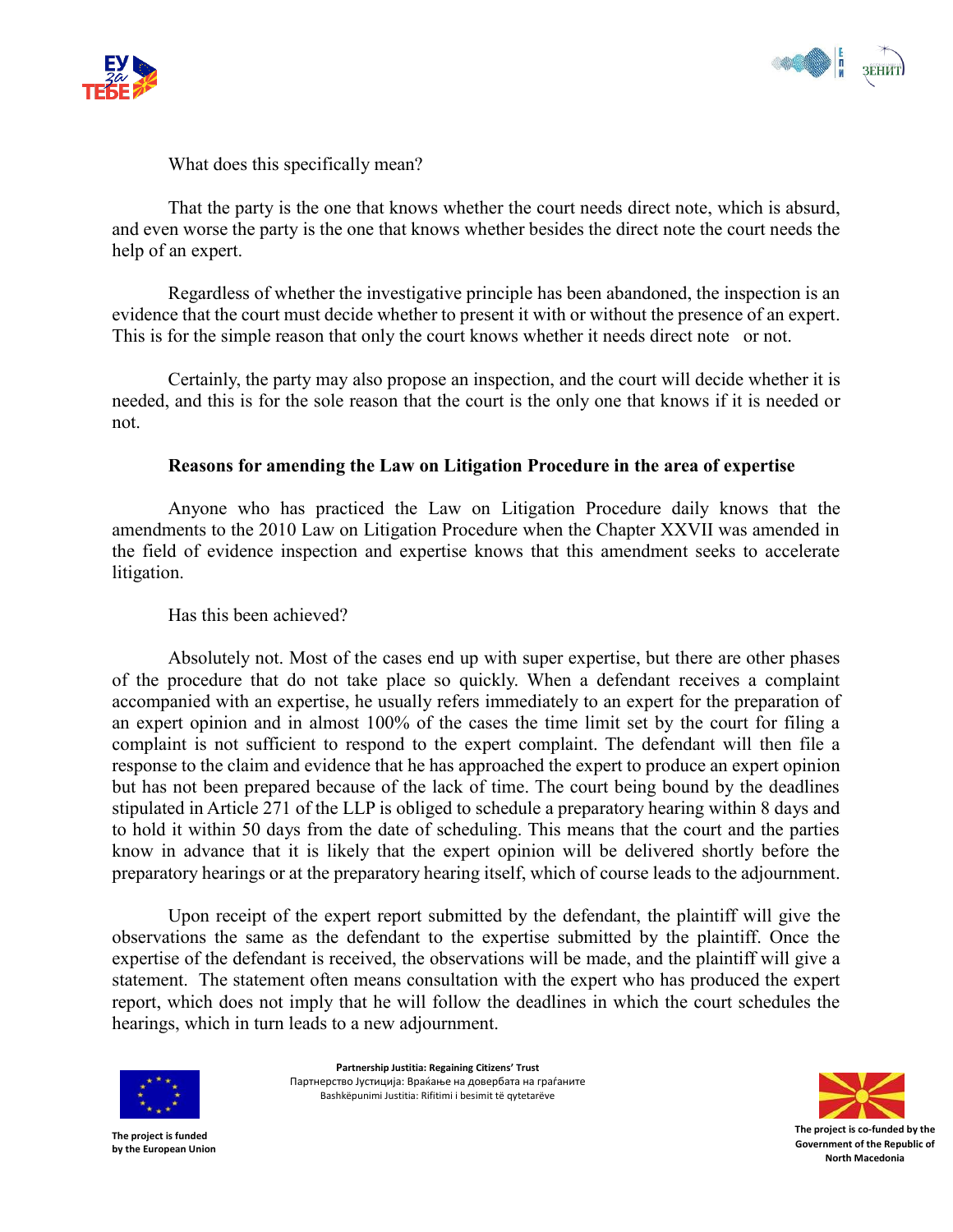



Once the objections are made, the court will make an attempt to reconcile the experts in a hearing or written testimony. The court will decide to hold a hearing or not, depending on the timely submission of their statement to the objections.

In the end, if the experts keep to their original findings and opinions, the court may order a supra-report which as said before, occurs almost without exception. At least four preparatory hearings will be postponed due to the expertise.

If the court orders the expertise, it will be done at the first preparatory hearing. This is because the parties to the preparatory hearing will state which facts are disputed by the court by asking questions and by encouraging the parties to present all the decisive facts and to offer evidence to determine which facts are disputed and for which the court does not have the necessary knowledge, so expertise will be required.

#### **Problems also arise with small value disputes under the current legal provisions:**

According to the current law, small value litigation in both the litigation and the commercial disputes, are disputes related to monetary claims that do not exceed 600,000.00 denars.

It is inconceivable that this amount be the same for both commercial disputes and regular litigation, given the financial power of the citizens, this dispute can never be of little value. I know personally that the changes made in 2005 to the value of the small value dispute as stated by the Ministry of Justice were following the World Bank's suggestion to speed up proceedings. This makes this amendment both unnecessary and unjustified. Nowhere in Europe the amount of EUR 10,000 does not constitute an amount which qualifies the dispute as a dispute of minor value.

Secondly, these amendments allowed an appeal to the factual situation that leveled this litigation in full with the regular litigation, while the provision stipulating that a preparatory hearing shall not be held and a main hearing shall be immediately scheduled, led to a very confusing procedure.

#### **Section on Court Payment Order and Notary Payment Order:**

The amendments to the Notary Law corrected the decision by which the creditor could submit a proposal for issuing a notary payment order solely through an attorney-in-law, but the unconstitutional decision was not corrected fully according to which the debtor who continues to be under obligation to file an objection against a notary public payment order through an attorneyin-law.

The chapter dealing with the complaint against a notary payment order has not yet been sufficiently elaborated and there is a mismatch in the Public Notary Law regarding the delivery with the Law on Litigation Procedure.



**Partnership Justitia: Regaining Citizens' Trust** Партнерство Јустиција: Враќање на довербата на граѓаните Bashkëpunimi Justitia: Rifitimi i besimit të qytetarëve